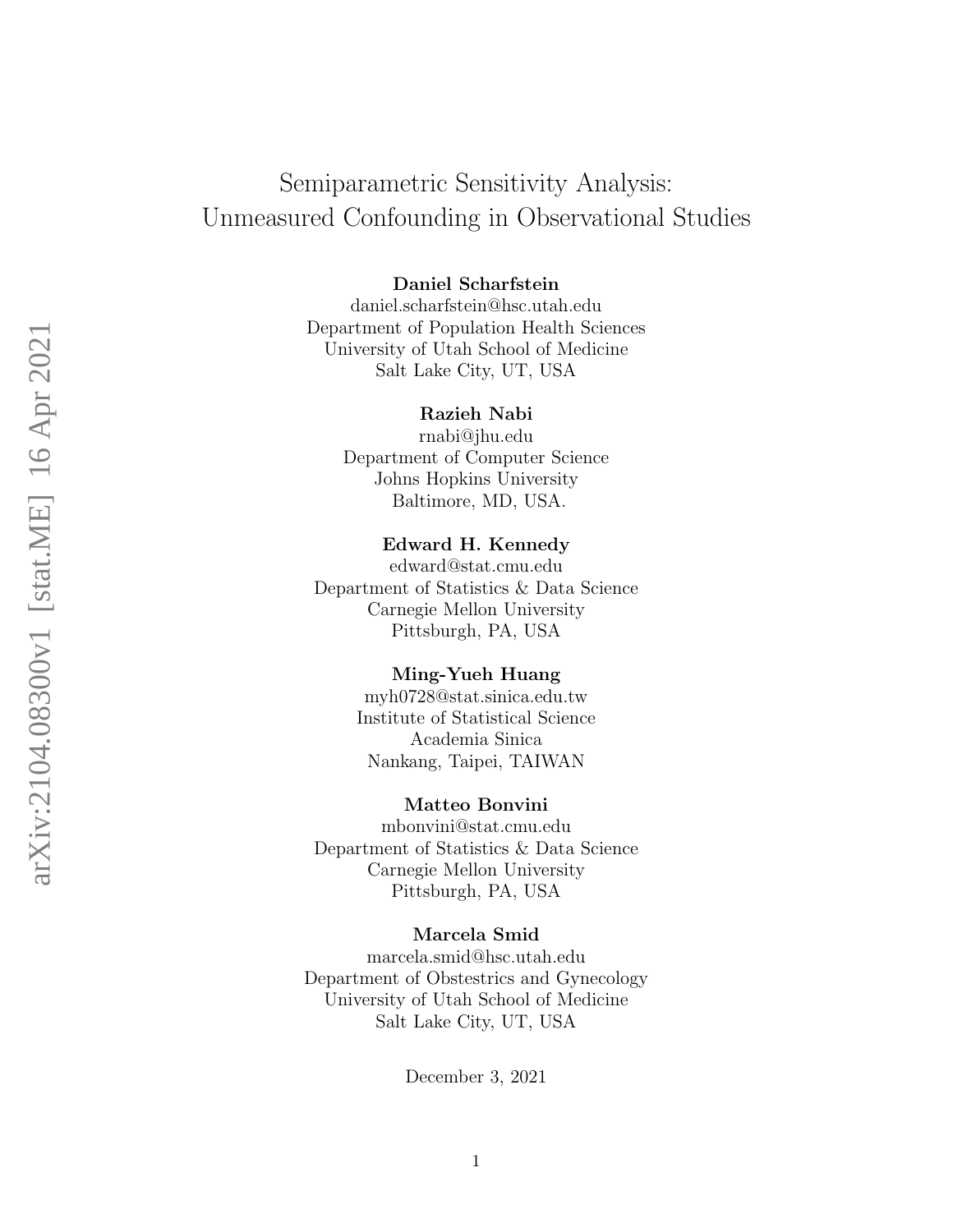#### Abstract

Establishing cause-effect relationships from observational data often relies on untestable assumptions. It is crucial to know whether, and to what extent, the conclusions drawn from nonexperimental studies are robust to potential unmeasured confounding. In this paper, we focus on the average causal effect (ACE) as our target of inference. We build on the work of [Franks](#page-22-0) [et al. \[2019\]](#page-22-0) and [Robins et al. \[2000\]](#page-24-0) by specifying non-identified sensitivity parameters that govern a contrast between the conditional (on measured covariates) distributions of the outcome under treatment (control) between treated and untreated individuals. We use semiparametric theory to derive the non-parametric efficient influence function of the ACE, for fixed sensitivity parameters. We use this influence function to construct a one-step bias-corrected estimator of the ACE. Our estimator depends on semiparametric models for the distribution of the observed data; importantly, these models do not impose any restrictions on the values of sensitivity analysis miportantly, these models do not impose any restrictions on the values of sensitivity analysis parameters. We establish sufficient conditions ensuring that our estimator has  $\sqrt{n}$  asymptotics. We use our methodology to evaluate the causal effect of smoking during pregnancy on birth weight. We also evaluate the performance of estimation procedure in a simulation study.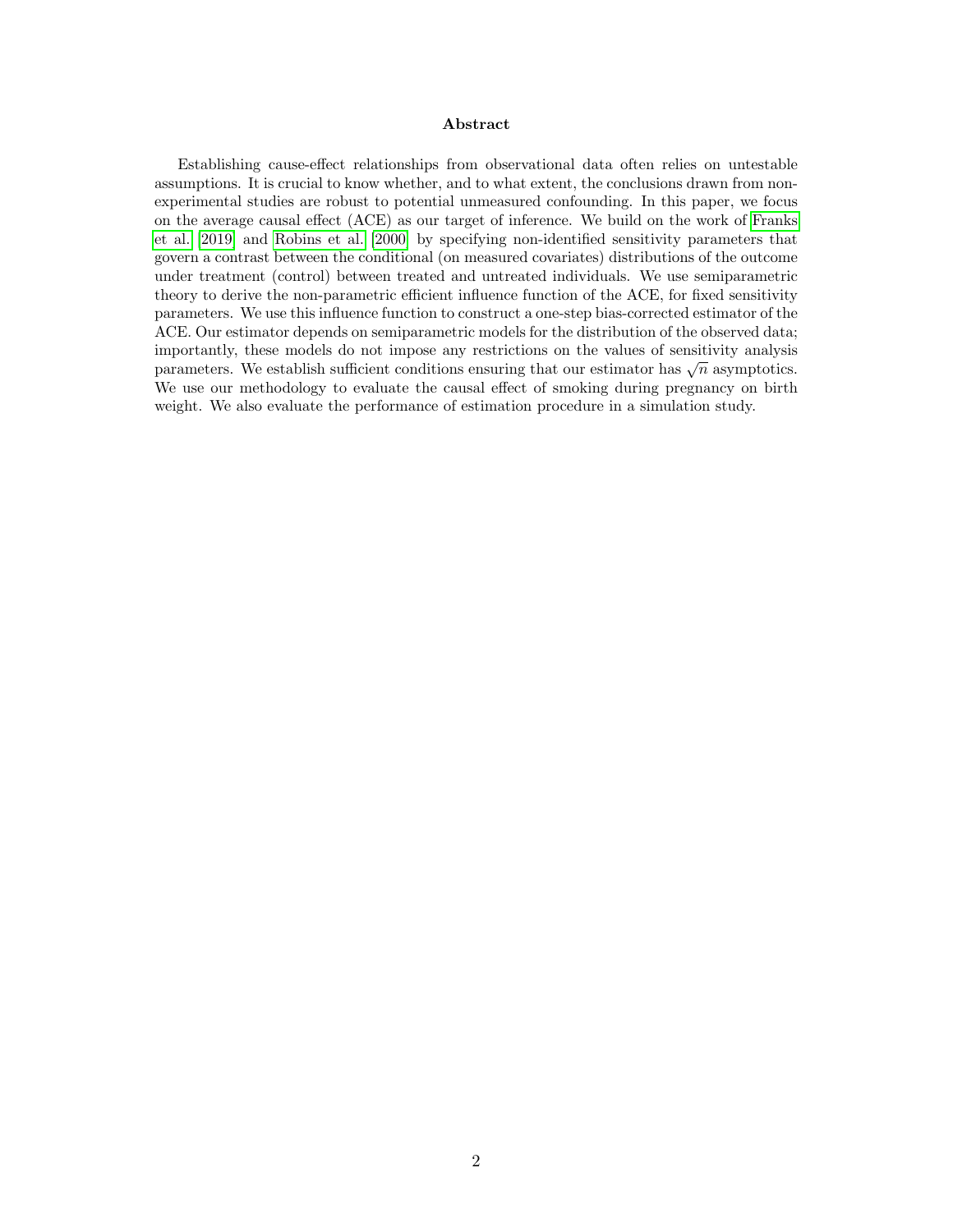# 1 Introduction

In causal inference, we often seek to make inferences about the population effect of a binary treatment on an outcome variable by contrasting means of potential outcomes  $Y(1)$  and  $Y(0)$  (i.e., counterfactuals), where  $Y(t)$  represents the outcome of a random individual under treatment t, [\[Neyman, 1923,](#page-23-0) [Rubin, 1974\]](#page-24-1). Identification of this contrast, called the average causal effect (ACE), from observational data (i.e., non-experimental studies) requires untestable assumptions. Standard assumptions include:

- 1. Consistency: The observed outcome Y is equal to the potential outcome  $Y(t)$  when the treatment received is t, i.e.,  $T = t$ ;
- 2. Conditional ignorability: There exists a set of measured pre-treatment covariates  $X$  such that treatment is conditionally independent of the potential outcomes given  $X$ , i.e.,

<span id="page-2-1"></span><span id="page-2-0"></span>
$$
\{Y(1), Y(0)\} \perp T \mid X;\tag{1}
$$

3. Positivity: For each level of the covariates  $X$ , the probability of receiving either treatment is greater than zero, i.e.,  $P(T = t | X = x) > 0$ , for all x in the state space of X.

Under these assumptions, the ACE is identified from the observed data distribution via the *adjust*ment formula:

$$
ACE = \int_{x} \left\{ \mathbb{E}[Y | T = 1, X = x] - \mathbb{E}[Y | T = 0, X = x] \right\} dF(x), \tag{2}
$$

where  $F(\cdot)$  denotes the cumulative distribution function of X. Using n independent and identically distributed copies of  $O = (X, T, Y)$ , many methods have been developed to draw inference about the ACE functional, e.g., propensity score matching [\[Rosenbaum and Rubin, 1983b\]](#page-24-2), g-computation [\[Robins, 1986\]](#page-23-1), (stabilized) inverse probability weighting [Hernán and Robins, 2006], augmented inverse probability weighting [\[Robins et al., 1994\]](#page-24-3), and targeted maximum likelihood [\[Van Der Laan](#page-24-4) [and Rubin, 2006\]](#page-24-4).

The conditional independence expressed in [\(1\)](#page-2-0) implies that there are no unmeasured confounders between treatment and outcome. Assessing the robustness of inferences to potential unmeasured confounding is considered crucial. The goal of this manuscript is to provide a methodology for evaluating the sensitivity of inferences about the ACE to deviations from [\(1\)](#page-2-0). In the next section, we provide a brief overview of the literature on sensitivity analysis in causal inference. In Section 3, we present a specific class of assumptions indexed by sensitivity analysis parameters that quantify departures from [\(1\)](#page-2-0) and provide an identification formula for the ACE. This class of assumptions was proposed by [Robins et al. \[2000\]](#page-24-0) and studied more recently by [Franks et al. \[2019\]](#page-22-0). In Section 4, we present our unique contribution, which is efficient inference for the ACE under this class of assumptions. In Section 5, we use our methodology to evaluate the causal effect of smoking during pregnancy on birth weight. Section 6 provides the results of a realistic simulation study. Section 7 is devoted to a discussion.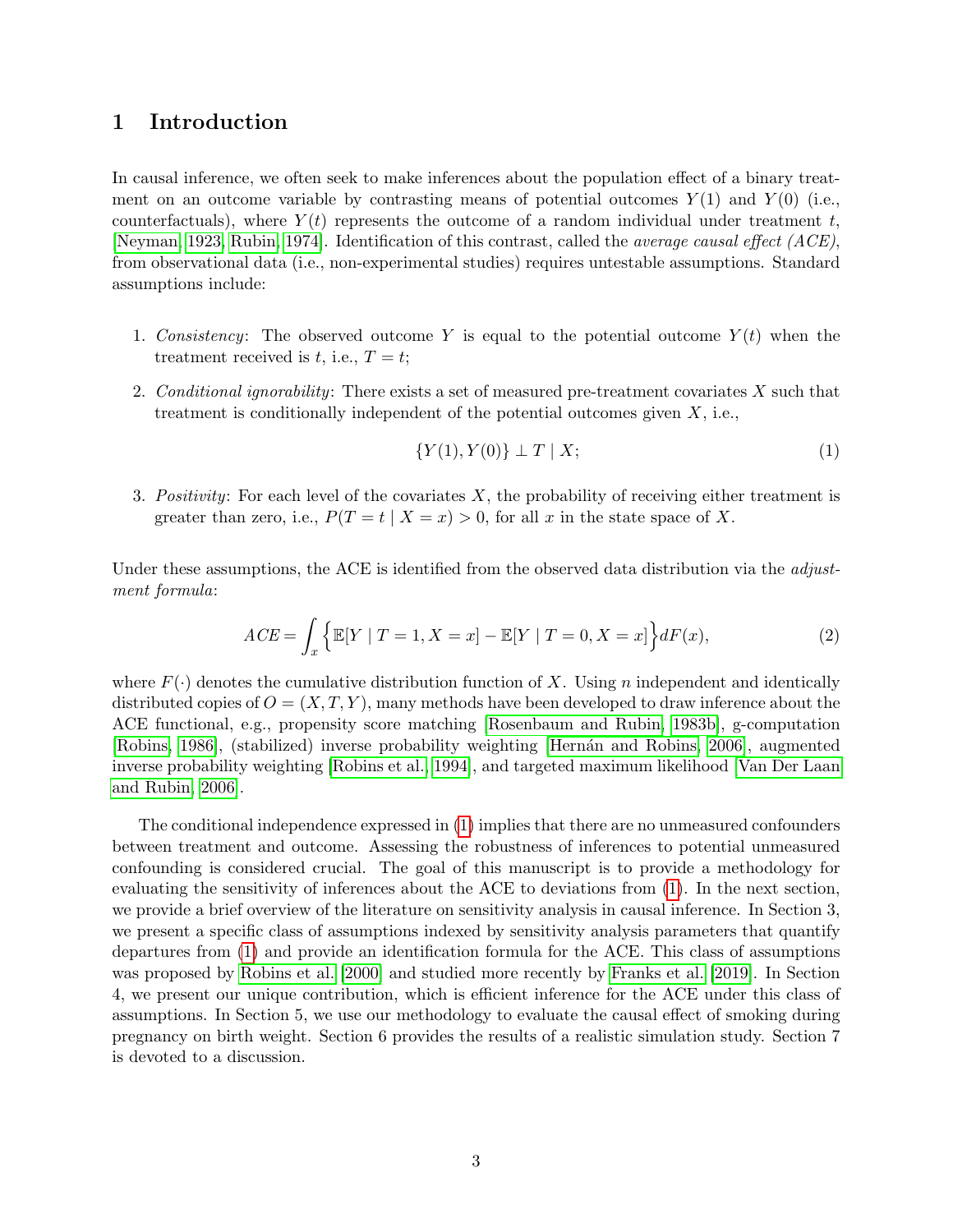# 2 Prior Work on Sensitivity Analysis

Sensitivity analysis to the "no unmeasured confounders" assumption is designed to probe the impact of residual unmeasured confounding on causal effect estimates. One of the earliest works on sensitivity analysis is attributed to [Cornfield et al. \[1959\]](#page-21-0). In this work, the authors show that, for a binary unmeasured factor to explain away the observed association between smoking and lung cancer, the relative prevalence of the unmeasured factor (e.g., gene) among smokers and nonsmokers must be greater than the observed relative risk of developing lung cancer for smokers vs non-smokers; since the observed relative risk was 9, they concluded that the "magnitude of the excess lung-cancer risk among cigarette smokers is so great that the results cannot be interpreted as arising from an indirect association of cigarette smoking with some other agent or characteristic, since this hypothetical agent would have to be at least as strongly associated with lung cancer as cigarette use; no such agent has been found or suggested." The work of [Cornfield et al. \[1959\]](#page-21-0) is not immediately relevant for our setup as it focuses on relative risks and does not incorporate measured covariates.

Recently, [Ding and VanderWeele \[2016\]](#page-22-2) extended the approach of [Cornfield et al. \[1959\]](#page-21-0) by allowing for low-dimensional measured covariates and introducing two sensitivity analysis parameters that govern the impact of unmeasured confounding on the outcome and treatment, respectively. They derive a bound on the relative risk in terms of the observed relative risk and the two sensitivity analysis parameters. Other sensitivity analysis methods have been developed for relative risks (see E-Appendix 4 of [Ding and VanderWeele \[2016\]](#page-22-2)). In addition to focusing on relative risks, these methods do not accomodate complex measured confounders.

We provide a more extensive review on sensitivity analysis for the ACE of a binary treatment in the next section. Recent reviews on this topic include [Liu et al. \[2013\]](#page-23-2) and [Richardson et al.](#page-23-3) [\[2014\]](#page-23-3). Our review divides approaches into two types: those that seek set identification and those that seek point identification of the ACE (at each sensitivity parameter value).

# 2.1 Set Identification

### 2.1.1 Bounds without Sensitivity Parameters

If no assumptions are made on the unmeasured confounders and the outcome is bounded, the ACE can be restricted to an interval informed by the observed distribution [\[Robins, 1989,](#page-23-4) [Manski, 1990\]](#page-23-5). The lower and upper bounds of this interval are computed under extreme instances of residual confounding. For this reason, the interval tends to be wide and necessarily includes zero. [Robins](#page-23-4) [\[1989\]](#page-23-4) and [Manski \[1990\]](#page-23-5) derive tighter bounds by imposing additional non-identifiable assumptions.

### 2.1.2 Bounds with Sensitivity Parameters

To achieve better control over departures from the no-unmeasured-confounding assumption, sensitivity analysis procedures have been proposed that bound the impact of an unmeasured confounder on the treatment and/or the outcome. One way is to assume that, for units sharing the same value of measured covariates but a different value of the unmeasured confounder, the odds ratio of the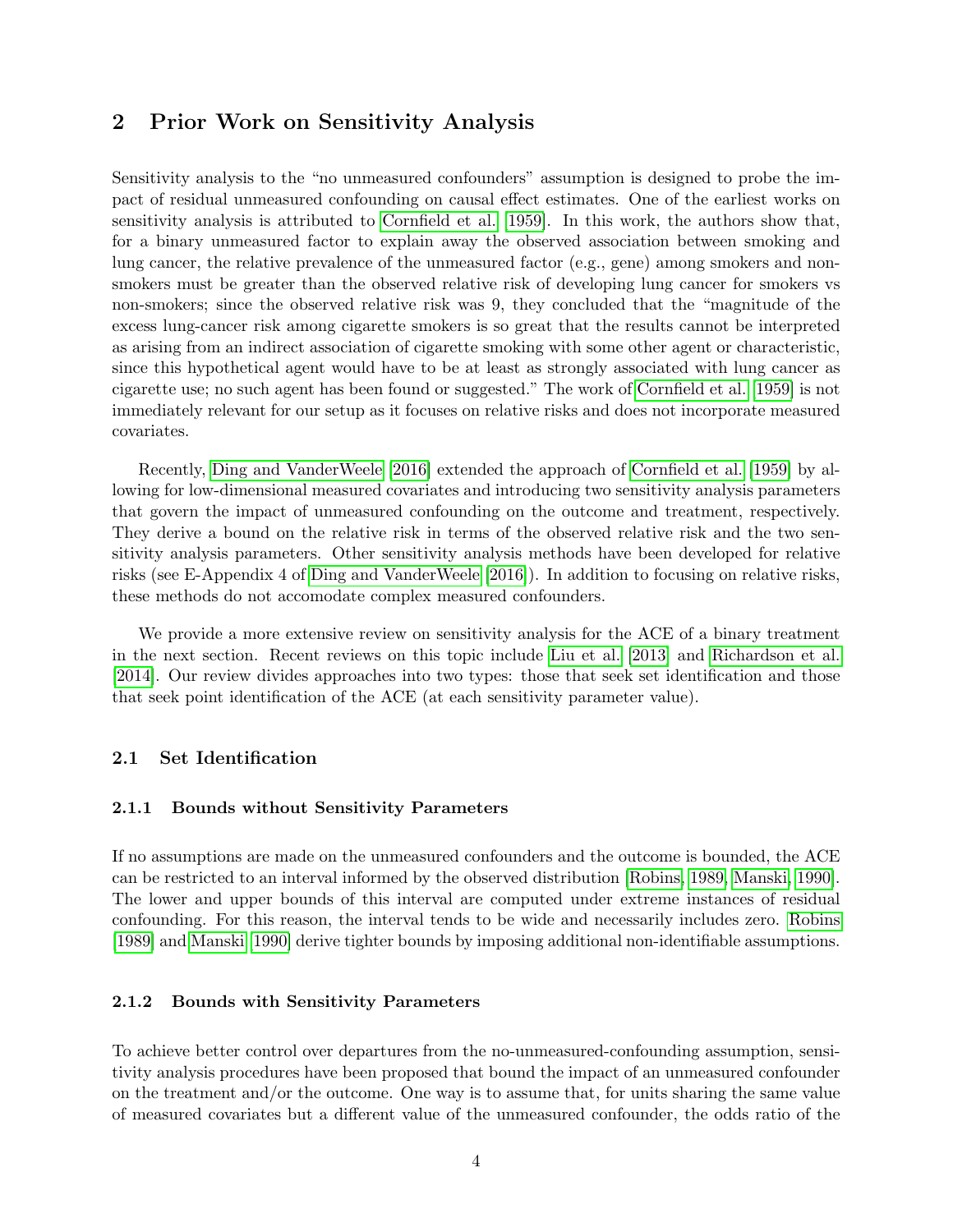probabilities of receiving treatment differs by at most Γ. For matched studies, Section 4 of [Rosen](#page-24-5)[baum \[2002\]](#page-24-5) describes methods to find the minimum  $\Gamma$  such that inference about the ACE is not "statistically significant". [Gastwirth et al. \[1998\]](#page-22-3) extended this idea by incorporating a bound on the impact of the unmeasured confounder on the outcome. [Yadlowsky et al. \[2018\]](#page-25-0) extended the idea of [Rosenbaum \[2002\]](#page-24-5) to general study designs. [Shen et al. \[2011\]](#page-24-6) and [Zhao et al. \[2019\]](#page-25-1) derived bounds on ACE by bounding the ratio of the probability of receiving given measured and unmeasured confounders to the probability of receiving given measured confounders.

In other work, Díaz and van der Laan [2013] and Díaz et al. [2018] derived bounds on the ACE by bounding the difference of the mean potential outcome had patients received treatment or control, given covariates, among those who actually received treatment versus control. [Bonvini and](#page-21-1) [Kennedy \[2021\]](#page-21-1) took a contamination model approach, giving bounds on the ACE by constraining the proportion of units affected by unmeasured confounding.

### 2.2 Point Identification

An alternative approach is to posit sensitivity analysis parameters that admit identification of the ACE. A number of authors have proposed using sensitivity analysis parameters to govern the relationship among unmeasured confounder(s), outcome and treatment. [Rosenbaum and Rubin](#page-24-7) [\[1983a\]](#page-24-7) developed a methodology that handles low-dimensional measured covariates, binary treatment, binary outcome, and a binary unmeasured confounder. This approach has been extended to accommodate normally distributed outcomes [\[Imbens, 2003\]](#page-22-6), continuous treatments and a normally distributed unmeasured confounder [\[Carnegie et al., 2016\]](#page-21-2), and a semiparametric Bayesian approach when the treatment and unmeasured confounder are binary [\[Dorie et al., 2016\]](#page-22-7).

In order to avoid positing a marginal distribution for the unmeasured confounder(s), [Zhang and](#page-25-2) [Tchetgen Tchetgen \[2019\]](#page-25-2) devised a semiparametric approach to sensitivity analysis that requires models for the conditional probability of receiving treatment and the conditional mean of the outcomes; a sensitivity analysis parameter in each of these models governs the influence of the unmeasured confounder. [Veitch and Zaveri \[2020\]](#page-24-8) circumvented the need to model the marginal distribution of the unmeasured confounders by specifying a propensity score model depending on measured and unmeasured covariates; the model is anchored at a propensity score model that is only conditional on measured confounders and is indexed by a sensitivity analysis parameter governing the influence of the unmeasured confounder. They also introduced a sensitivity analysis parameter that governs the influence of the propensity score on the conditional mean of outcome given treatment and measured covariates.

[VanderWeele and Arah \[2011\]](#page-24-9) introduced a general "bias" formula for the difference between the possibly incorrect expression for the ACE under no unmeasured confounding and the correct expression for the ACE when accounting for both measured and unmeasured confounding in terms of many sensitivity parameters. They introduce simplifying assumptions in order to require fewer sensitivity parameters in their formalization and make it easier to use in practice. [Cinelli and](#page-21-3) [Hazlett \[2020\]](#page-21-3) focused on the linear model setting and introduced an "omitted-variable" bias formula that depends on partial  $R^2$  values that govern the association between the unmeasured confounder, the outcome, and the treatment; these  $R^2$  values are specified as sensitivity analysis parameters.

[Brumback et al. \[2004\]](#page-21-4) and [Robins \[1999\]](#page-23-6) discussed a sensitivity analysis methodology for un-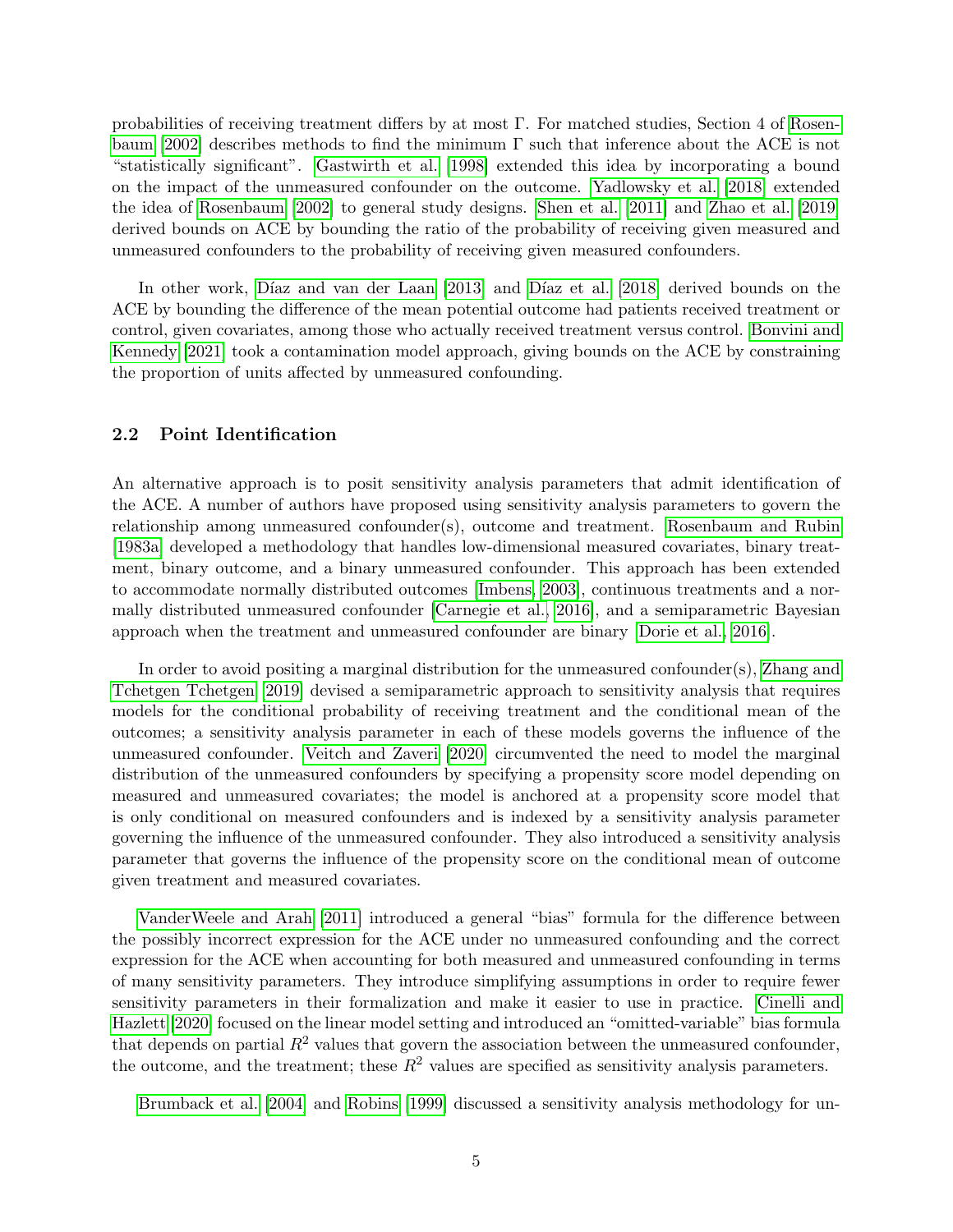measured confounding in the setting of the time-varying treatment regimens. In the context of a point exposure, their approach is tantamount to specifying a sensitivity analysis function that governs the difference in the conditional (on measured covariates) means of the outcome under treatment (control) between treated and untreated individuals. [Robins et al. \[2000\]](#page-24-0) and [Franks](#page-22-0) [et al. \[2019\]](#page-22-0) specified sensitivity parameters that govern a contrast between the conditional (on measured covariates) distributions of the outcome under treatment (control) between treated and untreated individuals; [Robins et al. \[2000\]](#page-24-0) and [Franks et al. \[2019\]](#page-22-0) adopted frequentist and Bayesian approaches to inference, respectively. An attractive feature of the approaches of [Robins \[1999\]](#page-23-6), [Brumback et al. \[2004\]](#page-21-4), [Robins et al. \[2000\]](#page-24-0) and [Franks et al. \[2019\]](#page-22-0) is that the sensitivity analysis specification does not impose any restrictions on the distribution of the observed data while yielding identification of the ACE. In this paper, we focus on the sensitivity analysis approach of [Robins](#page-24-0) [et al. \[2000\]](#page-24-0) and [Franks et al. \[2019\]](#page-22-0), and propose an estimator for the ACE using semiparametric efficiency theory.

# 3 Sensitivity Analysis Model and Identification

[Robins et al. \[2000\]](#page-24-0) and [Franks et al. \[2019\]](#page-22-0) propose the following class of assumptions:

<span id="page-5-1"></span>
$$
dF(Y(t)|T = 1 - t, X) = dF(Y(t)|T = t, X)\frac{\exp{\{\gamma_t s_t(Y(t))\}}}{C_t(\gamma_t; X)},
$$
\n(3)

where  $s_t(\cdot)$  is a specified "tilting" function of its argument,  $\gamma_t$  is a sensitivity parameter, and  $C_t(\gamma_t; X) = \mathbb{E}[\exp{\gamma_t s_t(Y(t))}] | T = t, X].$  The choice of  $\gamma_t$  and  $s_t(\cdot)$  allows the user to flexibly model the unobserved density  $dF(Y(t) | T = 1 - t, X)$  through a modification of the observed density  $dF(Y(t) | T = t, X)$ , as opposed to just assuming that all confounders have been measured so that the two densities are equal. The case  $\gamma_t = 0$  corresponds to the no unmeasured confounding assumption. For fixed  $\gamma_t$ , it can be shown that  $E[Y(t)]$  is identified via the following formula:

<span id="page-5-2"></span>
$$
\mathbb{E}[Y(t)] = \int_x \left\{ \mathbb{E}[Y | T = t, X = x] \times P(T = t | X = x) + \frac{\mathbb{E}[Y \exp{\gamma_t s_t(Y)}] | T = t, X = x]}{\mathbb{E}[\exp{\gamma_t s_t(Y)} | T = t, X = x]} \times P(T = 1 - t | X = x) \right\} dF(x).
$$
 (4)

Then, the ACE is identified by the following formula:

<span id="page-5-0"></span>
$$
ACE = \int_{x} \left\{ \mathbb{E}[Y | T = 1, X = x] \times P(T = 1 | X = x) + \frac{\mathbb{E}[Y \exp{\gamma_1 s_1(Y)}] | T = 1, X = x]}{\mathbb{E}[\exp{\gamma_1 s_1(Y)} | T = 1, X = x]} \times P(T = 0 | X = x) \right\} dF(x) - \int_{x} \left\{ \mathbb{E}[Y | T = 0, X = x] \times P(T = 0 | X = x) + \frac{\mathbb{E}[Y \exp{\gamma_0 s_0(Y)} | T = 0, X = x]}{\mathbb{E}[\exp{\gamma_0 s_0(Y)} | T = 0, X = x]} \times P(T = 1 | X = x) \right\} dF(x).
$$
 (5)

Note that when  $\gamma_1 = \gamma_0 = 0$ , [\(5\)](#page-5-0) reduces to [\(2\)](#page-2-1).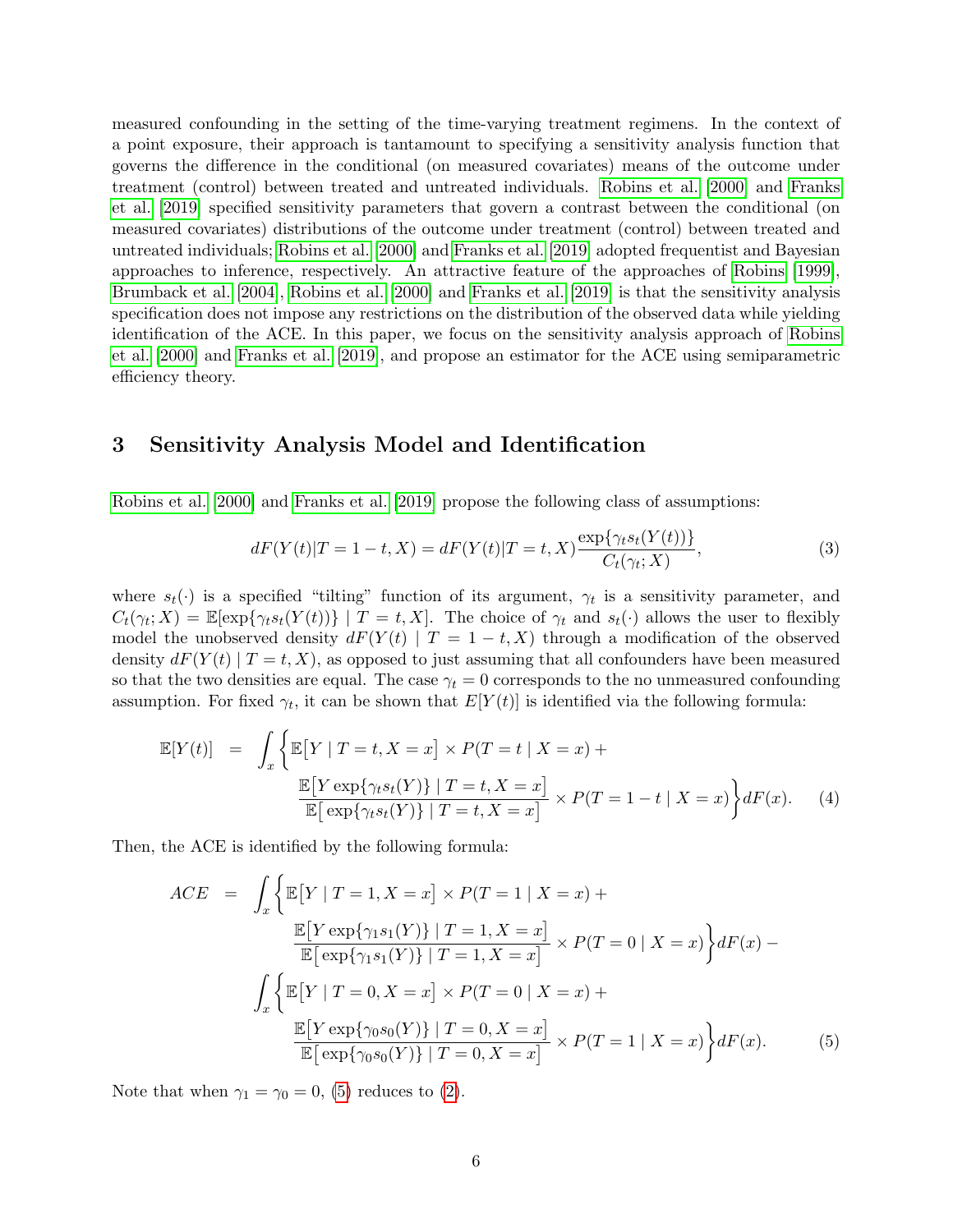Assumption [\(3\)](#page-5-1) can be re-written, using Bayes rule, as

$$
logit\{P(T = 1 - t|X, Y(t))\} = h(X; \gamma_t) + \gamma_t s_t(Y(t)),
$$
\n(6)

where  $h(X; \gamma_t) = \text{logit}\{P(T = 1 - t|X)\} - \text{log}\{C_t(\gamma_t; X)\}.$  This representation of Assumption [\(3\)](#page-5-1) shows that  $\exp(-\gamma_t)$  can be interpreted as the conditional (on X) odds ratio of receiving treatment 1 − t for patients who differ by one unit in  $s_t(Y(t))$ . For example, if  $Y(t)$  is binary and  $s_t(Y(t) = Y(t)$ , then  $\exp(-\gamma_t)$  is the conditional (on X) odds ratio of receiving treatment 1 – t for patients with  $Y(t) = 1$  versus those with  $Y(t) = 0$ .

# 4 Inference

We derive efficient estimators for  $\mathbb{E}[Y(t)]$  for  $t = 0, 1$  and then combine the resulting estimators to draw inference about the ACE. Our estimation strategy is based on semiparametric efficiency theory. In what follows, we let  $P$  denote the true distribution of the observed data  $O$  and define our target of inference as  $\psi_t(P) \coloneqq \mathbb{E}[Y(t)].$ 

#### Theorem 1. Non-Parametric Efficient Influence Function

Given the target of inference  $\mathbb{E}[Y(t)]$  in [\(4\)](#page-5-2), the corresponding non-parametric efficient influence function, denoted by  $\phi_t(P)(O)$ , is of the form:

<span id="page-6-1"></span>
$$
\phi_t(P)(O) = \mathbb{I}(T = t) \left\{ Y + Y \times \frac{P(T = 1 - t | X)}{P(T = t | X)} \times \frac{\exp{\{\gamma_t s_t(Y)\}}}{\mathbb{E}[\exp{\{\gamma_t s_t(Y)\}} | T = t, X]} - \frac{P(T = 1 - t | X)}{P(T = t | X)} \times \frac{\exp{\{\gamma_t s_t(Y)\}} \times \mathbb{E}[Y \exp{\{\gamma_t s_t(Y)\}} | T = t, X]}{\mathbb{E}^2[\exp{\{\gamma_t s_t(Y)\}} | T = t, X]} \right\}
$$

$$
+ \mathbb{I}(T = 1 - t) \times \frac{\mathbb{E}[Y \exp{\{\gamma_t s_t(Y)\}} | T = t, X]}{\mathbb{E}[\exp{\{\gamma_t s_t(Y)\}} | T = t, X]} - \psi_t(P) \tag{7}
$$

Proof. See Appendix A.

#### 4.1 Inferential Strategy

In this section, we outline the approach we take to estimation and inference, which comes from semiparametric theory and has recently been termed double machine learning [\[Bickel et al., 1993,](#page-21-5) [Robins and van der Laan, 2003,](#page-23-7) [Tsiatis, 2006\]](#page-24-10). Consider a statistical model M composed of distributions  $\widetilde{P}$ , with P denoting the true distribution. Define the functional  $\psi_t : \widetilde{P} \to \mathbb{R}$ . Under sufficient smoothness conditions, we can write down the following von Mises expansion for  $\psi_t(\overline{P})$ ,

$$
\psi_t(\widetilde{P}) = \psi_t(P) - \int \phi_t(\widetilde{P})(o) dP(o) + \text{Rem}_t(\widetilde{P}, P), \tag{8}
$$

where  $\phi_t(\tilde{P})$  is influence function corresponding to  $\psi_t(\tilde{P})$  and satisfies  $\int \phi_t(P)(o) dP(o) = 0$ . The last term in [\(8\)](#page-6-0) is a second-order remainder term such that  $\text{Rem}_t(\tilde{P}, P) = \mathcal{O}(|\tilde{P} - P||^2)$ , see [\[Bickel et al., 1993\]](#page-21-5) for more details. This distributional Taylor expansion is, under regularity

<span id="page-6-0"></span>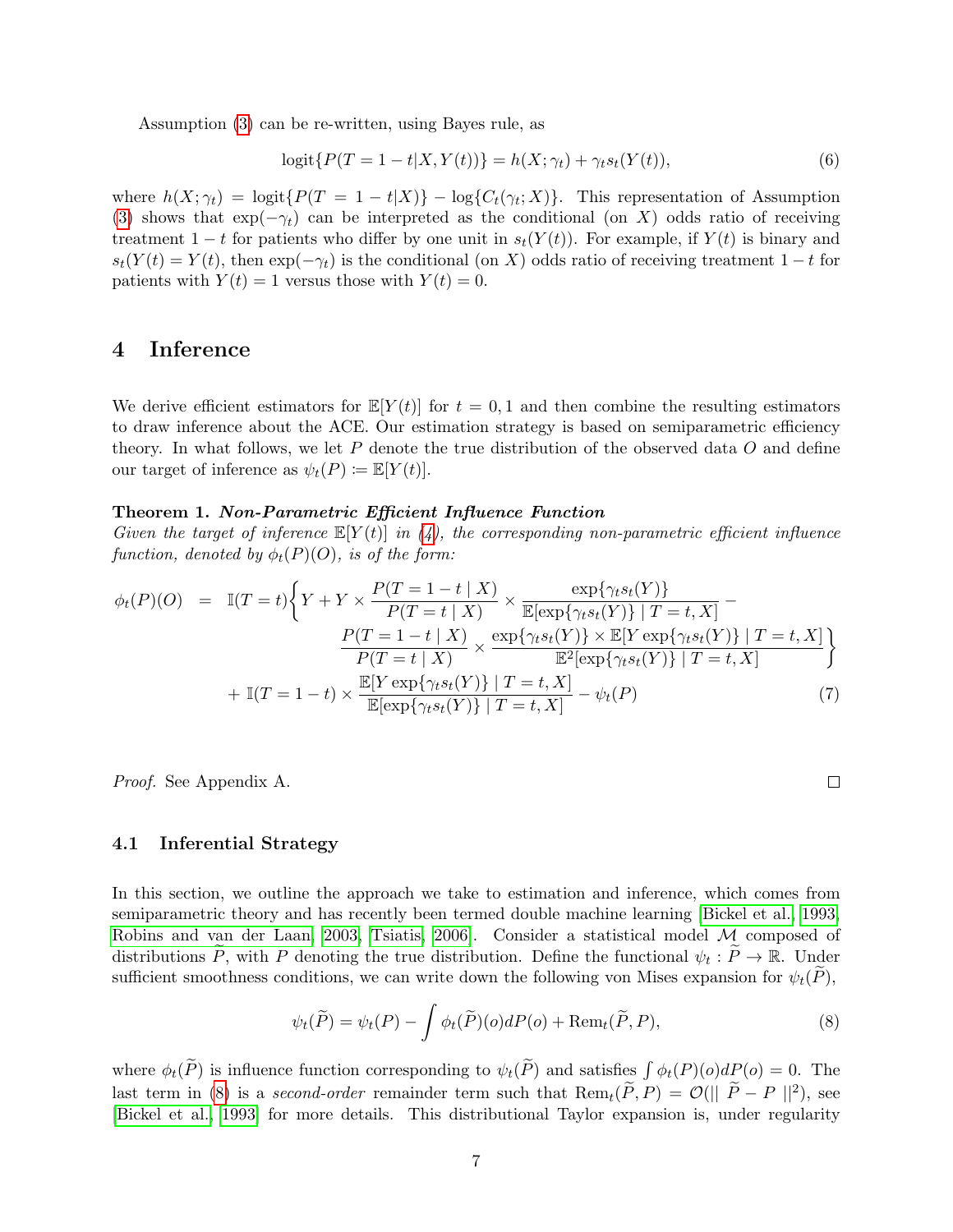conditions, equivalent to pathwise differentiability [\[Robins and van der Laan, 2003,](#page-23-7) [Kennedy et al.,](#page-23-8) [2021\]](#page-23-8). If we estimate P by  $\widehat{P}$ , the *first-order* bias of the corresponding estimator  $\psi_t(\widehat{P})$  is equal to

$$
\psi_t(\widehat{P}) - \psi_t(P) = \underbrace{-\int \phi_t(\widehat{P})(o)dP(o)}_{\text{Bias}_{t}} + \underbrace{\text{Rem}_t(\widehat{P}, P)}_{\mathcal{O}(||\widehat{P} - P||^2)}.
$$
\n(9)

The bias can be estimated using the empirical distribution,  $P_n$ , in place of  $P$ ,

<span id="page-7-0"></span>
$$
\widehat{\text{Bias}}_t = -\int \phi_t(\widehat{P})(o) dP_n(o).
$$

This suggests a corrected plug-in estimator (one-step estimator) of the form:

<span id="page-7-1"></span>
$$
\widehat{\psi}_t = \psi_t(\widehat{P}) - \widehat{\text{Bias}}_t = \psi_t(\widehat{P}) + \int \phi_t(\widehat{P})(o) dP_n(o). \tag{10}
$$

In order to analyze the asymptotic properties of  $\hat{\psi}_t$ , we need to understand the behavior of  $\sqrt{n}(\hat{\psi}_t - \hat{\psi}_t)$  $\psi_t$ ) as  $n \to \infty$ , where  $\psi_t := \psi_t(P)$ . Note that

$$
\hat{\psi}_t - \psi_t = \left\{ \psi_t(\hat{P}) + \int \phi_t(\hat{P})(o)dP_n(o) \right\} - \psi_t
$$
\n
$$
= \left\{ \psi_t(\hat{P}) - \psi_t \right\} + \int \phi_t(\hat{P})(o)dP_n(o)
$$
\n
$$
= \left\{ - \int \phi_t(\hat{P})(o)dP(o) + \text{Rem}_t(\hat{P}, P) \right\} + \int \phi_t(\hat{P})(o)dP_n(o)
$$
\n
$$
= \int \phi_t(\hat{P})(o)d\left\{ P_n(o) - P(o) \right\} + \text{Rem}_t(\hat{P}, P)
$$
\n
$$
= \int \phi_t(P)(o)dP_n(o) + \int \{\phi_t(\hat{P})(o) - \phi_t(P)(o)\}d\left\{ P_n(o) - P(o) \right\} + \text{Rem}_t(\hat{P}, P), \quad (11)
$$

where the third equality follows by [\(9\)](#page-7-0). Therefore  $\sqrt{n}(\hat{\psi}_t - \psi_t)$  can be expressed as:

$$
\underbrace{\sqrt{n}(\hat{\psi}_t - \psi_t)}_{CLT} = \underbrace{\sqrt{n} \int \phi_t(P)(o) dP_n(o)}_{CLT} + \underbrace{\sqrt{n} \int \{\phi_t(\hat{P})(o) - \phi_t(P)(o)\} d\{P_n(o) - P(o)\}}_{Empirical Process} + \underbrace{\sqrt{n} \text{Rem}_t(\hat{P}, P)}_{\text{Second-order remainder}}.
$$
 (12)

By the central limit theorem, the first term on the right hand side of [\(12\)](#page-7-1) is asymptotically normal. Therefore, if the second and third terms are  $o_p(1)$ , then  $\sqrt{n}(\hat{\psi}_t - \psi_t) \stackrel{D(P)}{\rightarrow} \mathcal{N}(0, \mathbb{E}[\phi_t(P)^2])$ . The second term is a centered empirical process, and under certain Donsker conditions will be  $o_p(1)$ . In Subsection 4.1.2, we use sample-splitting procedure to assure that the second term is  $o_p(1)$ , even if Donsker conditions are not met. The third term is a second-order remainder term and usually needs to be studied on a case-by-case basis.

### 4.1.1 Second Order Remainder Term

In this subsection, we characterize the second-order remainder error described in the previous section (essentially the estimation bias of the one-step estimator) and give sufficient conditions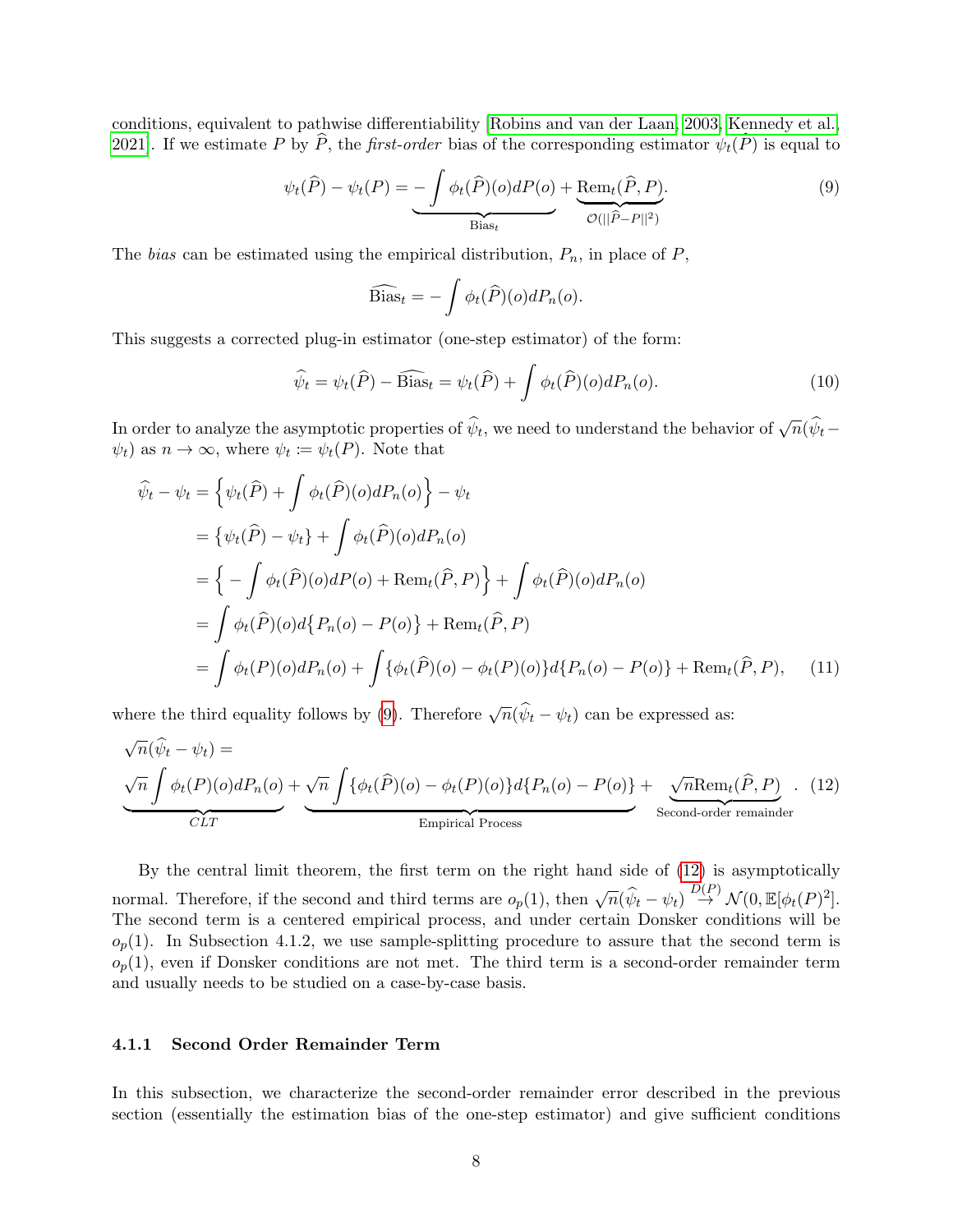under which it is asymptotically negligible. For concreteness, we focus on nuisance estimators built from generalized additive and single index models, but the results hold more generally for any  $n^{-1/4}$ consistent estimators.

<span id="page-8-0"></span>**Lemma 1.** Given the target of inference  $\mathbb{E}[Y(t)]$  in [\(4\)](#page-5-2) and its corresponding influence function  $\phi_t(P)$  in Theorem [1,](#page-6-1)  $Rem_t(\tilde{P}, P)$ , given in [\(8\)](#page-6-0), is equal to

$$
Rem_t(P, P)
$$
\n
$$
= \mathbb{E}\left[\frac{\mu_t(Y \exp(\gamma_t s_t(Y)); X) \ \widetilde{\mu}_t\big(\exp(\gamma_t s_t(Y)); X\big) - \widetilde{\mu}_t\big(Y \exp(\gamma_t s_t(Y)); X\big) \ \mu_t\big(\exp(\gamma_t s_t(Y)); X\big)}{\widetilde{\pi}_t(X) \ \widetilde{\mu}_t\big(\exp(\gamma_t s_t(Y)); X\big)}\right] \times \left\{\frac{\widetilde{\pi}_{1-t}(X) \ \pi_t(X)}{\widetilde{\mu}_t\big(\exp(\gamma_t s_t(Y)); X\big)} - \frac{\pi_{1-t}(X) \ \widetilde{\pi}_t(X)}{\mu_t\big(\exp(\gamma_t s_t(Y)); X\big)}\right\},
$$

where  $\widetilde{\pi}_t(X) = \widetilde{P}(T = t | X), \widetilde{\mu}_t(g(y); X) = \mathbb{E}_{\widetilde{P}}[g(Y) | T = t, X], \pi_t(X) = P(T = t | X),$  and  $\mu_t(g(y); Y) = \mathbb{E}_{\pi}[g(Y) | T = t, Y]$  $\mu_t(g(y);X) = \mathbb{E}_P[g(Y) | T = t, X].$ 

Proof. See Appendix B.

Let  $\hat{\pi}_t(X)$ ,  $\hat{\mu}_t(\exp(\gamma_t s_t(Y)); X)$  and  $\hat{\mu}_t(Y \exp(\gamma_t s_t(Y)); X)$  be estimators of  $\pi_t(X)$ ,  $\mu_t(\exp(\gamma_t s_t(Y)); X)$ <br> $\mu_t(Y \exp(\gamma_t s_t(Y)); Y)$  representingly  $\text{If } \pi(X)$  and  $\mu_t(\text{exp}(\alpha_t s_t(Y)); Y)$  are bounded surve from and  $\mu_t(Y \exp(\gamma_t s_t(Y)); X)$ , respectively. If  $\pi_t(X)$  and  $\mu_t(\exp(\gamma_t s_t(Y)); X)$  are bounded away from zero with probability one, Lemma [1](#page-8-0) can be used to show that,

$$
|\operatorname{Rem}_t(P, P)|
$$
  
\n
$$
\leq \widehat{C}_1 \times || \widehat{\mu}_t(\exp(\gamma_t s_t(Y)); X) - \mu_t(\exp(\gamma_t s_t(Y)); X) ||_{L_2}
$$
  
\n
$$
|| \widehat{\mu}_t(Y \exp(\gamma_t s_t(Y)); X) - \mu_t(Y \exp(\gamma_t s_t(Y)); X) ||_{L_2} +
$$
  
\n
$$
\widehat{C}_2 \times || \widehat{\mu}_t(\exp(\gamma_t s_t(Y)); X) - \mu_t(\exp(\gamma_t s_t(Y)); X) ||_{L_2} \times || \widehat{\pi}_t(X) - \pi_t(X) ||_{L_2} +
$$
  
\n
$$
\widehat{C}_3 \times || \widehat{\mu}_t(Y \exp(\gamma_t s_t(Y)); X) - \mu_t(Y \exp(\gamma_t s_t(Y)); X) ||_{L_2} \times || \widehat{\pi}_t(X) - \pi_t(X) ||_{L_2} +
$$
  
\n
$$
\widehat{C}_4 \times \left\{ || \widehat{\mu}_t(\exp(\gamma_t s_t(Y)); X) - \mu_t(\exp(\gamma_t s_t(Y)); X) ||_{L_2} \right\}^2,
$$
\n(13)

where  $\widehat{C}_1,\ldots,\widehat{C}_4$  are  $\mathcal{O}_p(1)$ , and  $||f||_{L_2} := \sqrt{\mathbb{E}[f^2]}$ . Whether  $\sqrt{n} |\text{Rem}_t(\widehat{P},P)|$  is  $o_p(1)$  relies on rates of convergence for the models involved in [\(13\)](#page-8-1).

We estimate  $\pi_t(X)$  using a generalized additive model (GAM). Let  $\hat{\pi}_t(X)$  be the GAM estimator of  $\pi_t(X)$ . [Horowitz et al. \[2004\]](#page-22-8) showed that

$$
\left\| \left| \hat{\pi}_t(X) - \pi_t(X) \right| \right\|_{L_2} = O_P(n^{-2/5}).
$$

Note that  $\mu_t(Y \exp(\gamma_t s_t(Y)); X)$  and  $\mu_t(\exp(\gamma_t s_t(Y)); X)$  are both defined in terms of the conditional distribution of Y given  $T = t$  and X. We will use the single-index model [\[Chiang and](#page-21-6)

<span id="page-8-1"></span> $\Box$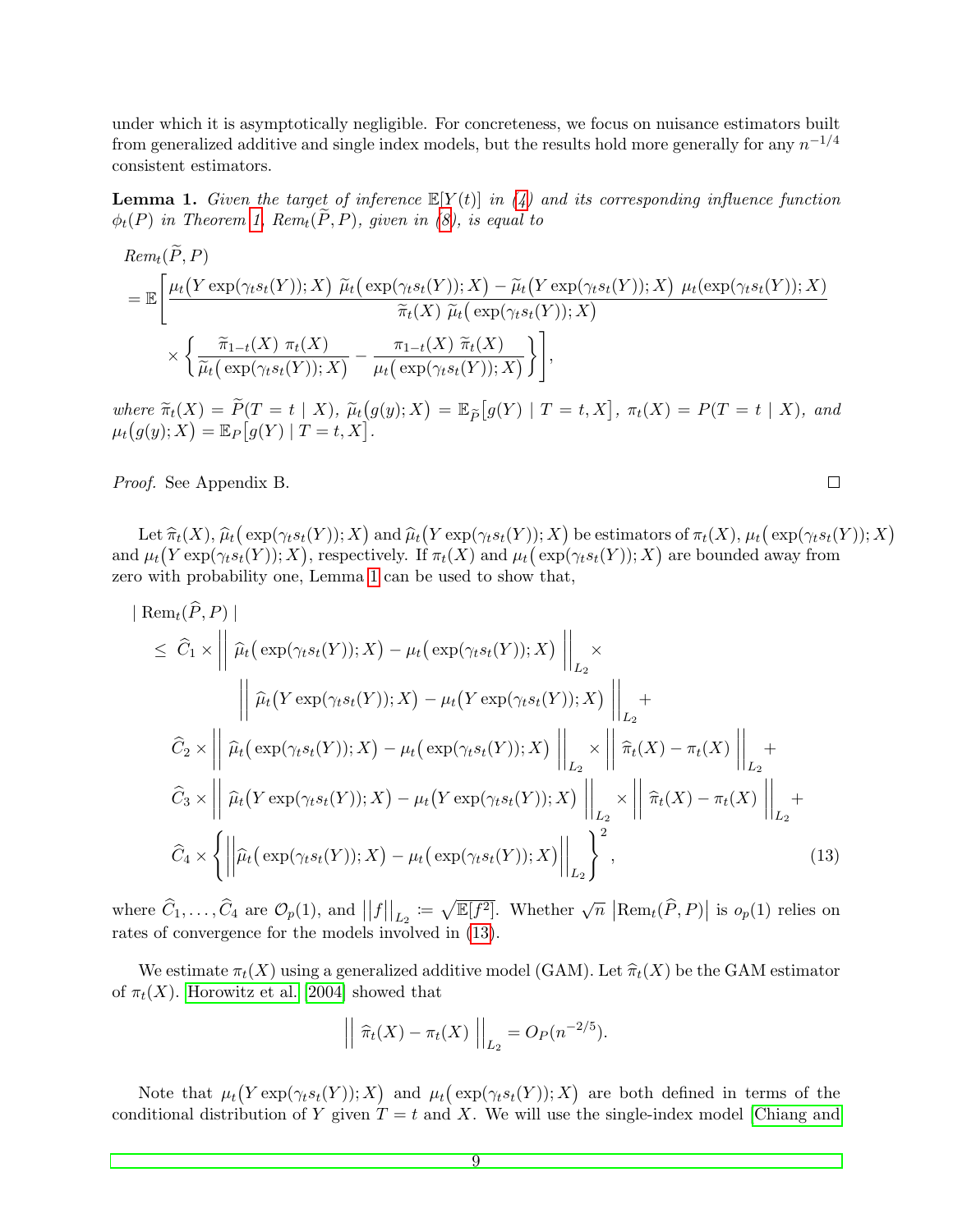[Huang, 2012\]](#page-21-6) for the conditional cumulative function of Y given  $T = t$  and  $X = x$ . This model posits that

<span id="page-9-0"></span>
$$
P(Y \le y \mid T = t, X) = F_t(y, X'\beta_t; \beta_t),
$$

where  $F_t(y, u; \beta_t)$  is a cumulative distribution function in y for each  $u, \beta_t = (\beta_{1t}, \ldots, \beta_{pt})$  is a vector of unknown parameters and, for purposes of identifiability,  $\beta_{1t}$  is set to 1. We estimate  $F_t(y, x'\beta_t; \beta_t)$ by

$$
\widehat{F}_t(y, X'\widehat{\beta}_t; \widehat{\beta}_t) = \frac{\sum_{T_i=t} \mathbb{I}(Y_i \leq y) K_{\widehat{h}_t}(X'_i \widehat{\beta}_t - X' \widehat{\beta}_t)}{\sum_{T_i=t} K_{\widehat{h}_t}(X'_i \widehat{\beta}_t - X' \widehat{\beta}_t))},
$$

where  $K_h(v) = K(v/h)/h$ , K is a qth-order kernel,  $\beta_t$  is an estimator of  $\beta_t$  and  $h_t$  is an estimator of the bandwidth h (Note:  $\beta_t$  are computed using a cross-validation procedure described in Appendix C, and the choice of q and  $\hat{h}_t$  will be discussed later). We estimate  $\mu_t(Y \exp(\gamma_t s_t(Y)); X)$  and  $\mu_t\big(\exp(\gamma_ts_t(Y));X\big)$  by

$$
\widehat{\mu}_t(Y \exp(\gamma_t s_t(Y)); X) = \int y \exp(\gamma_t s_t(y) d\widehat{F}_t(y, X'\widehat{\beta}_t; \widehat{\beta}_t), \text{ and } (14)
$$

<span id="page-9-1"></span>
$$
\widehat{\mu}_t\big(\exp(\gamma_ts_t(Y));X\big) = \int \exp(\gamma_ts_t(y)d\widehat{F}_t(y,X'\widehat{\beta}_t;\widehat{\beta}_t). \tag{15}
$$

The single-index model fitting used for estimating  $\mu_t(Y \exp(\gamma_t s_t(Y)); X)$  and  $\mu_t(\exp(\gamma_t s_t(Y)); X)$ involves two-stage kernel smoothing. In the first stage, we estimate  $\beta_t$  through the criterion of [Chiang and Huang \[2012\]](#page-21-6) with a fourth-order kernel function, and obtain a  $n^{1/2}$ -consistent estimator  $\hat{\beta}_t$  and an optimal bandwidth  $\tilde{h}_t$  of rate  $O_P(n^{-1/9})$ . Second, with  $\hat{\beta}_t$ , a second-order kernel function, and another adjusted bandwidth  $\hat{h} = \tilde{h}n^{-4/45}$ , we estimate  $\mu_t(Y \exp(\gamma_t s_t(Y)); X)$  and  $\mu_t\big(\exp(\gamma_ts_t(Y));X\big)$  through [\(14\)](#page-9-0)–[\(15\)](#page-9-1).

Given that 
$$
\left\|\hat{\pi}_t(X) - \pi_t(X)\right\|_{L_2} = O_P(n^{-2/5})
$$
, we know that  $\sqrt{n} |\text{Rem}_t(\hat{P}, P)|$  will be  $o_P(1)$   
if  $\left\|\hat{\mu}_t(\exp(\gamma_t s_t(Y)); X) - \mu_t(\exp(\gamma_t s_t(Y)); X)\right\|_{L_2} = o_P(n^{-1/4})$  and  $\left\|\hat{\mu}_t(Y \exp(\gamma_t s_t(Y)); X) - \mu_t(Y \exp(\gamma_t s_t(Y)); X)\right\|_{L_2} = O_P(n^{-1/4})$ . In Appendix C, we prove that this will be case if  $\hat{\beta}_t$  is  $n^{1/2}$ -consistent, the order of the kernel is greater than 1/2, and the bandwidth is of  $O_P(n^{-1/(2q+1)})$ .  
The choice of the order of the kernel q implicitly encodes a smoothness condition on  $F_t(y, u; \beta_t)$ 

as q is such that the  $(q + 1)$ <sup>th</sup> derivative of  $F_t(y, u; \beta_t)$  with respect to u is Lipschitz continuous, with Lipschitz constant independent of  $(y, \beta_t)$ . In our data analysis and simulation study, we use  $q = 2$  and  $\hat{h}_t = \tilde{h}_t n^{-4/45}$ . With this choice,  $\left\|\widehat{\mu}_t(Y \exp(\gamma_t s_t(Y)); X) - \mu_t(Y \exp(\gamma_t s_t(Y)); X)\right\|_{L_2}$  are  $O_P(n^{-2/5})$ , which satisfies the needed  $\left|\widehat{\mu}_t\big(\exp(\gamma_ts_t(Y));X\big)-\mu_t\big(\exp(\gamma_ts_t(Y));X\big)\right|$  $\Big|$  and  $\left|\widehat{\mu}_t(Y \exp(\gamma_t s_t(Y)); X) - \mu_t(Y \exp(\gamma_t s_t(Y)); X)\right|$  $\bigg|_{L_2}$ are  $O_P(n^{-2/5})$ , which satisfies the needed rates of convergence.

#### 4.1.2 Empirical Process Term

Here, we discuss conditions under which the empirical process term in the earlier decomposition is asymptotically negligible, and give our final result regarding the sqrtn consistency and asymptotic normality of the proposed estimator.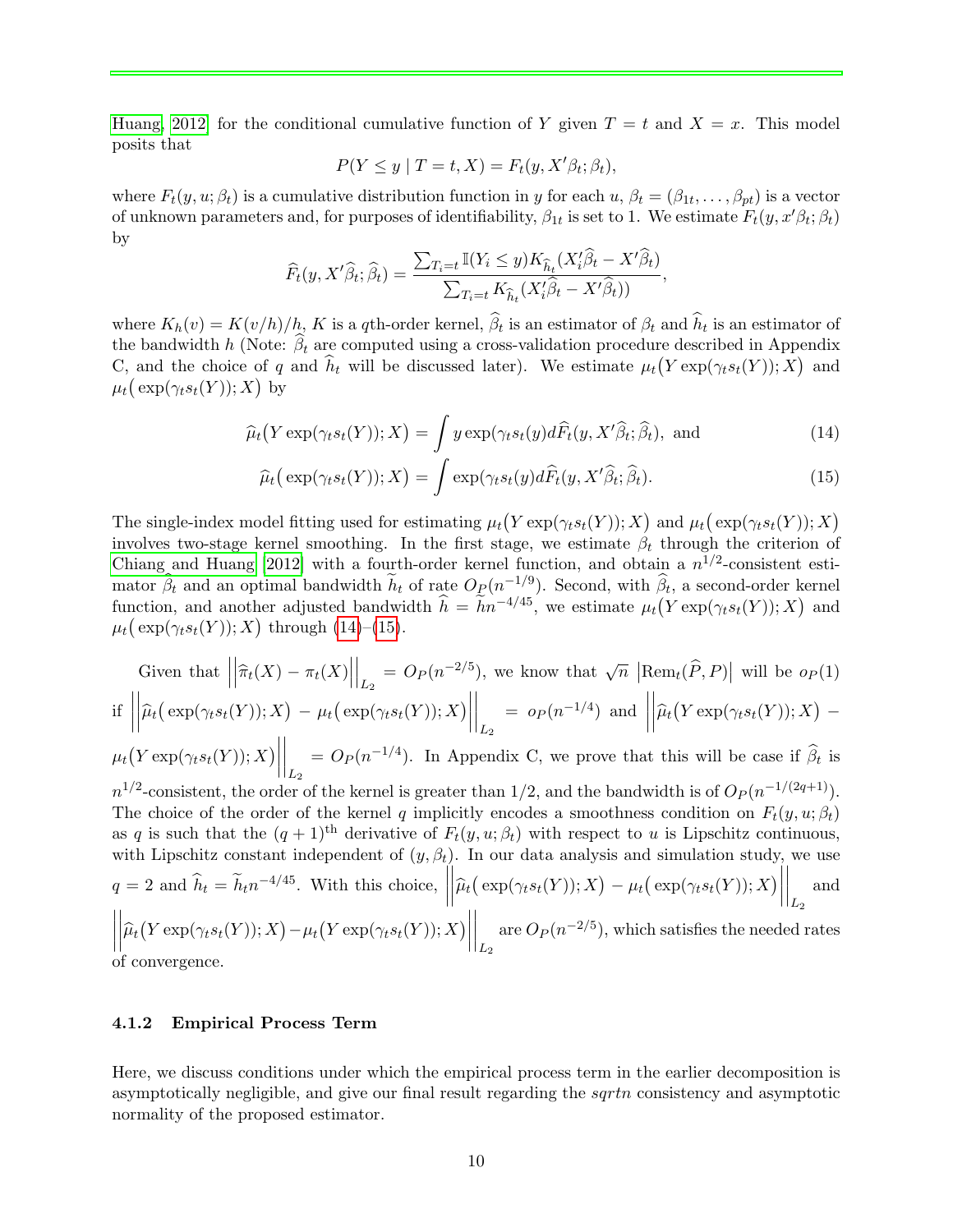As discussed above, the second term in [\(12\)](#page-7-1), i.e.,

$$
\sqrt{n}\int {\phi_t(\widehat{P})(o) - \phi_t(P)(o)}d\{P_n(o) - P(o)\},\,
$$

is  $o_p(1)$ , if  $\phi_t(P)$  belongs to a Donsker class. A more convenient way to ensure that this term disappears in large sample sizes, is using *sample splitting* in order to separate  $\hat{P}$  and  $P_n$  and avoid overfitting. The idea is to randomly split the observations into  $K$  disjoint sets. Let  $S_i$  denote the split membership of the *i*th observation (i.e,  $S_i \in \{1, ..., K\}$ ). Let  $\widehat{P}^{(-k)}$  denote the estimator of P using observations from all the splits except that of kth split, and  $P_{n_k}^{(k)}$  be the empirical distribution based on the  $n_k(\approx n/K)$  observations in the kth split. The sample splitting estimator of  $\psi_t$  is

<span id="page-10-0"></span>
$$
\widetilde{\psi}_t = \frac{1}{K} \sum_{k=1}^K \widehat{\psi}_t^{(k)},\tag{16}
$$

where  $\hat{\psi}_t^{(k)} = \int \nu_t(\hat{P}^{(-k)})(o) dP_{n_k}^{(k)}(o) = \frac{1}{n_k} \sum_{i:S_i=k} \nu_t(\hat{P}^{(-k)})(O_i)$  and  $\nu_t(P)(O) = \phi_t(P)(O) + \psi_t(P)$ .

In order to understand the asymptotic properties of the new estimator  $\psi_t$ , we follow similar steps as above to write

<span id="page-10-1"></span>
$$
\sqrt{n}(\widetilde{\psi}_t - \psi_t) = \sqrt{n} \int \phi_t(P)(o) dP_n(o) + \frac{1}{\sqrt{K}} \sum_{k=1}^K \sqrt{n_k} \left( R_{t,k}^{(1)} + R_{t,k}^{(2)} \right), \tag{17}
$$

where  $R_{t,k}^{(1)} = \int \Big\{ \phi_t(\hat{P}^{(-k)})(o) - \phi_t(P)(o) \Big\} d\{P_{n_k}^{(k)}(o) - P(o) \}$  and  $R_{t,k}^{(2)} = \text{Rem}_t(\hat{P}^{-k)}, P)$ .

Replacing  $\widehat{P}$  with  $\widehat{P}^{(-k)}$  in the arguments made in the previous subsection, it can be easily shown that  $\sqrt{n_k}$   $|R_{t,k}^{(2)}|$  $\mathcal{L}_{t,k}^{(2)}$  will be  $o_P(1)$ . It is useful to note that  $R_{t,k}^{(1)} = \int \left\{ \nu_t(\hat{P}^{(-k)})(o) - \nu_t(P)(o) \right\} d\{P_{n_k}^{(k)}(o) - P_{n_k}(P)(o)\}$  $P(o)$ }, where  $\nu_t(P)(o) = \phi_t(P)(o) + \psi_t(P)$ . [Kennedy et al. \[2020\]](#page-22-9) showed that  $\sqrt{n_k}$   $|R_{t,k}^{(1)}|$  $\left. \begin{array}{c} (1) \\ t,k \end{array} \right| =$  $O_P\Bigl(\bigl||\nu_t(\hat{P}^{(-k)}) - \nu_t(P)\bigr||_{L_2}$ ). To show  $\sqrt{n_k}$   $|R_{t,k}^{(1)}|$  $\left\lceil \frac{1}{t,k} \right\rceil$  is  $o_P(1)$ , it is sufficient to prove, as we do in the following lemma, that  $||\nu_t(\hat{P}^{(-k)}) - \nu_t(P)||_{L_2}$  is  $o_p(1)$ .

<span id="page-10-2"></span>**Lemma 2.** Given the target of inference  $\mathbb{E}[Y(t)]$  in [\(4\)](#page-5-2) and its corresponding sample-splitting **EXECUTE:** EXECUTE: EXECUTE:  $\lim_{k \to \infty} \frac{L}{k!} E_{1k}$  (b) estimator in [\(16\)](#page-10-0), we have that  $\sqrt{n_k} |R_{1k}| = o_p(1)$ .

Proof. See Appendix D.

Now, we are in the position to establish the asymptotic normality of the sample splitting estimator.

**Theorem 2.** Assume the following conditions hold:

- 1. |Y| and  $|\exp(\gamma_t s_t(Y))|$  are bounded in probability
- 2.  $P(\epsilon < \hat{\pi}_t(X) < 1 \epsilon) = 1$  for some  $\epsilon > 0$ ;
- 3.  $\|\phi_t(\widehat{P}) \phi_t(P)\|_{L_2} = o_P(1);$

 $\Box$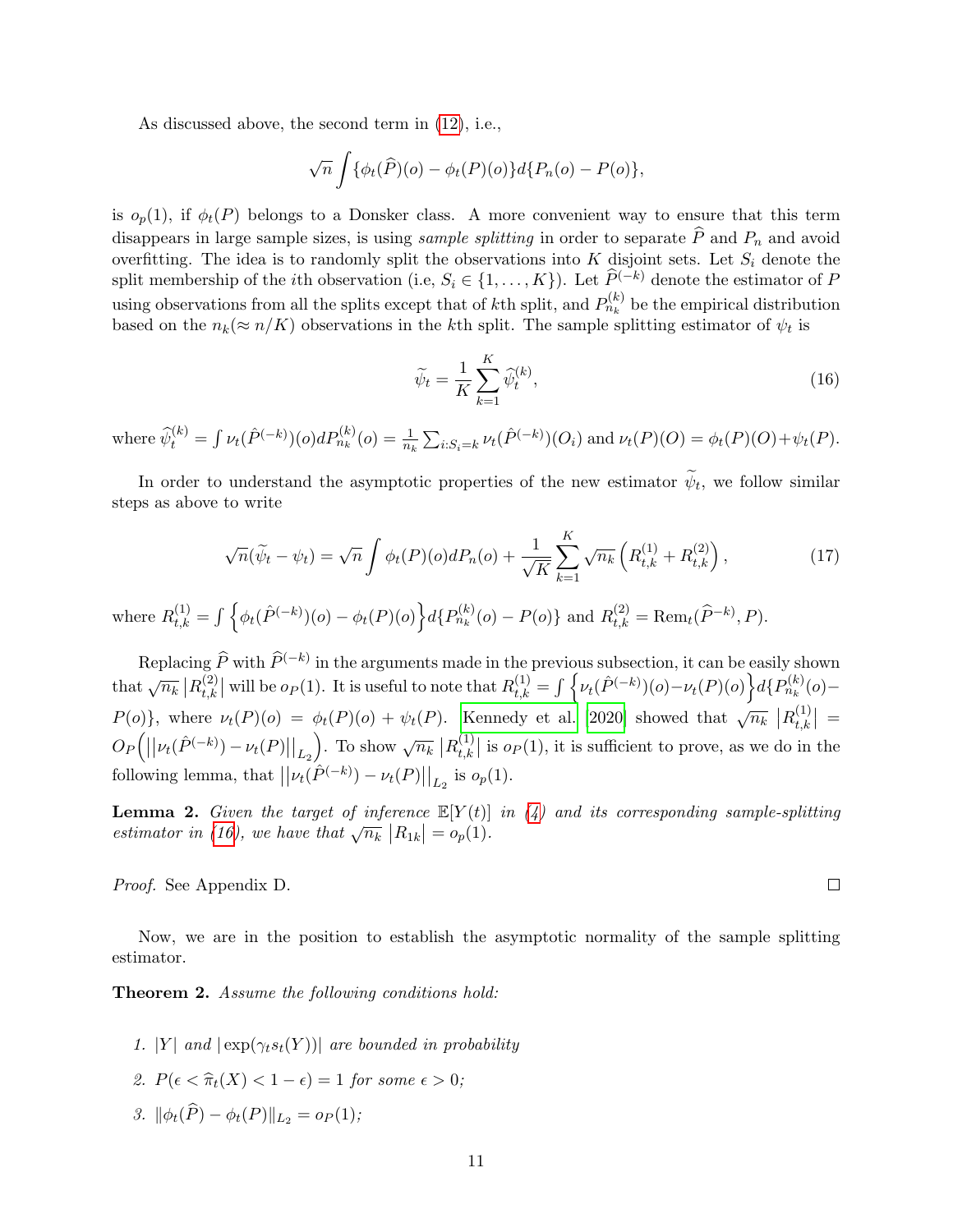4. 
$$
|Rem_t(\widehat{P}, P)| = o_P(n^{-1/2}) \text{ for } |Rem_t(\widehat{P}, P)| \text{ defined in (13)}.
$$

Given the target of inference  $\mathbb{E}[Y(t)]$  in [\(4\)](#page-5-2) and its corresponding sample-splitting estimator in [\(16\)](#page-10-0), we have that  $\sqrt{n}(\widetilde{\psi}_t - \psi_t) \stackrel{D(P)}{\rightarrow} \mathcal{N}(0, \mathbb{E}[\phi_t(P)^2]).$ 

*Proof.* The second term on the right hand side of [\(17\)](#page-10-1) is  $o_P(1)$  because it is a constant times the finite sum of  $o_P(1)$  terms. By the central limit theorem, the first term on the right hand side of [\(17\)](#page-10-1) converges to a normal distribution with mean zero and variance  $\mathbb{E}[\phi_t(P)^2]$ .  $\Box$ 

Condition 1 is a mild boundedness assumption that we rely on in the proof of Lemma [2.](#page-10-2) Condition 2 requires that the estimated propensity score is bounded away from 0 and 1. Condition 3 is a mild consistency condition requiring that  $\phi_t(P)$  converges to the truth in  $L_2$  at any rate. Finally, condition 4 is the more stringent condition, but it still allows estimation in flexible nonparametric models. In particular, we have shown that this condition is satisfied if  $\pi_t(X)$  follows a GAM model and  $P(Y \leq y \mid T = t, X)$  follows a single-index model.

The asymptotic variance of the sample-splitting estimator can be consistently estimated by 1  $\frac{1}{n} \sum_{k=1}^{K} \sum_{i:S_i=k} \phi_t(\widehat{P}^{(-k)})(O_i)^2$ . ACE can be estimated by  $\widetilde{\psi}_1 - \widetilde{\psi}_0$ . The asymptotic variance can be consistently estimated by  $\frac{1}{n} \sum_{k=1}^{K} \sum_{i:S_i=k} {\{\phi_1(\widehat{P}^{(-k)})(O_i) - \phi_0(\widehat{P}^{(-k)})(O_i)\}}^2$ .

# 5 Implementation Details

In executing our methodological approach, there are two main issues that require attention. First, as with all augmented inverse weighted estimation procedures, there can be some numerical instability due to small predicted probabilities of treatment received. To address this issue, we use the tuningfree Huberization procedure developed by [Wang et al. \[2012\]](#page-24-11). In this approach, the kth split estimator to be taken to be

$$
\widehat{\psi}_t^{(k)} = \frac{1}{n_k} \sum_{i:S_i=k} \min \left\{ |\nu_t(\widehat{P}^{(-k)})(O_i)|, \tau_t^{(k)} \right\} \operatorname{sign} \left\{ \nu_t(\widehat{P}^{(-k)})(O_i) \right\},\,
$$

where  $\tau_t^{(k)}$  $t_t^{(k)}$  is the non-negative solution to

$$
\sum_{i:S_i=k} \frac{\min\left\{\nu_t(\hat{P}^{(-k)})(O_i)^2, \left(\tau_t^{(k)}\right)^2\right\}}{\left(\tau_t^{(k)}\right)^2} = \log(n_k).
$$

This procedure effectively truncates  $\nu_t(\hat{P}^{(-k)})(O_i)$  to be in  $[-\tau_t^{(k)}]$  $\tau_t^{(k)}, \tau_t^{(k)}$  $\left[\begin{matrix} \kappa \\ t \end{matrix}\right]$ .

Second, we have found that, depending on the value of the sensitivity analysis parameters, coverage of 95% normality-based and percentile bootstrap confidence intervals can have coverage below nominal levels. To address this problem, we suggest using symmetric-t percentile bootstrap confidence intervals that are calibrated using a nested level of re-sampling; this is called iterated or double bootstrap [\[Hall, 1986,](#page-22-10) [Efron and Tibshirani, 1994,](#page-22-11) [Tu and Shao, 1995,](#page-24-12) [Beran, 1987,](#page-21-7) [Hall](#page-22-12) [and Martin, 1988\]](#page-22-12). In our data analysis and simulated study, we used 250 re-samples are the first and second levels of the double bootstrap.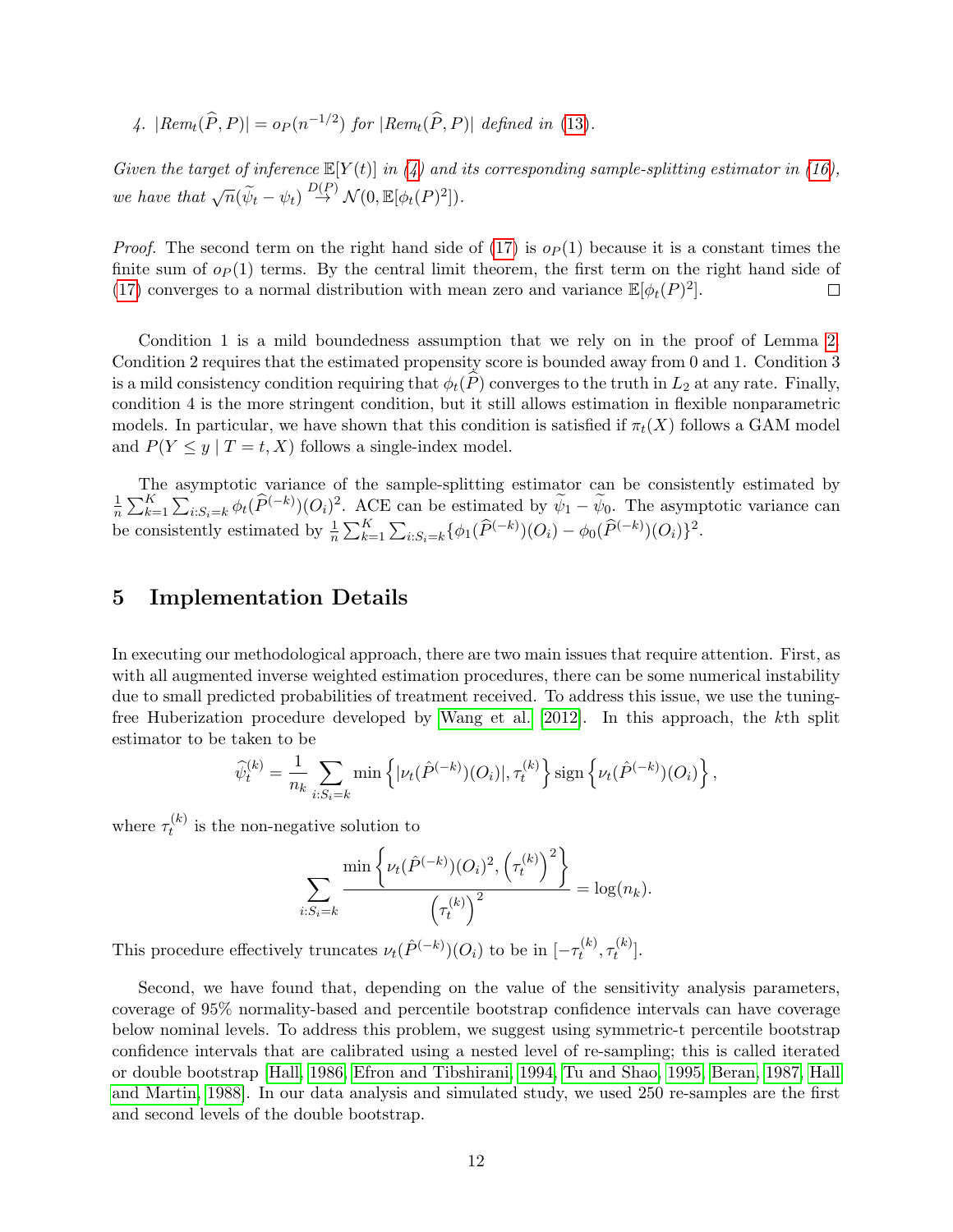# 6 Data Analysis

[Almond et al. \[2005\]](#page-21-8) and [Cattaneo \[2010\]](#page-21-9) conducted an analysis to evaluate the causal effect of smoking during pregnancy on birth weight. Their analyses were based on data on singleton births of approximately 500,000 births in Pennsylvania between 1989 and 1991 and asssumed no unmeaasured confounding. After adjustment for measured "pretreatment variables" in a regression model, [Almond et al. \[2005\]](#page-21-8) reported a reduction of 203.2 grams in birthweight for smokers versus non-smokers<sup>[1](#page-12-0)</sup>. [Cattaneo \[2010\]](#page-21-9) analyzed smoking status as a six-level treatment variable and adjusted for the same covariates as [Almond et al. \[2005\]](#page-21-8). They concluded that "there is a large reduction of about 150 grams when the mother starts to smoke (1-5 cigarettes), an additional reduction of approximately 70 grams when changing from 1-5 to 6-10 cigarettes-per-day, and no additional effects once the mother smokes at least 11 cigarettes". Key factors that have not been controlled for in their analyses are maternal nutrition, social determinants of health, use of substances other than alcohol, genetics and epigenetics.

We analyzed a sample of 4,996 of these births that was available online.<sup>[2](#page-12-1)</sup> In our analysis, we accounted for the following maternal covariates: (1) age, (2) education (less than high school, high school, greater than high school), (3) white (yes/no), (4) hispanic (yes/no), (5) foreign (yes/no), (6) alcohol use, (7) married (yes/no), (8) liver birth order (one, two, greater than 2), (9) number of prenatal visits.[3](#page-12-2) Columns 2 and 3 of Table 1 shows summary statistics for these covariates, stratified by maternal smoking status. There are striking differences between smokers and nonsmokers, especially with respect to education, marital status, alcohol use and live birth order.

Columns 4-6 of Table 1 provides an assessment of goodness-of-fit of our models for the observed data. To evaluate goodness of fit, we simulated two large datasets, each comprised of observed data on 100,000 inidviduals. Both datasets were generated using the empirical distribution of covariates. The first dataset ("semiparametric") is generated using the estimated fits of the GAM and singleindex models. The second dataset ("parametric") is generated using the estimated fits of a logistic regression model for the probabiity of  $T = 1$  given X and normal regression models for conditional distribution of Y given  $T = t$  and X. We computed empirical distributions for various subgroups (e.g., smokers aged 13-22) based on the original ("nonparametric") dataset, the semiparametric dataset and the parametric dataset. For each subgroup, we then computed Kolmogorov-Smirnov statistics of differences between the distributions estimated from the nonparametric dataset and the semiparametric/parametric datasets. Using this metric, our analysis demonstrates that our semiparametric mdoel provides a better fit to the observed data than the parametric model for most subgroups considered. With that said, there are some sizable subgroups where the Kolmogorov-Smirnov statistics for the semiparametric model are sub-optimal ( $\approx 0.10$ ).

<span id="page-12-0"></span><sup>&</sup>lt;sup>1</sup>The following variables were included: mother's age, education, race, ethnicity, marital status, foreign-born status; father's age, education, race, and ethnicity; dummies for trimester of first prenatal care visit, number of prenatal visits, and adequacy of care; controls for alcohol use and number of drinks per week; pregnancy history variables (parity indicator, live birth-order, number of previous births where newborn died, interval since last live birth, indicators for previous birth over 4000 grams and previous birth preterm or small-for-gestational-age); maternal medical risk factors that are not believed to be affected by smoking during pregnancy (anemia, cardiac disease, lung disease, diabetes, genital herpes, hyrdamnios/oligohydramnios, hemoglobinopathy, chronic hypertension, eclampsia, incompetent cervix, renal disease, Rh sensitization, uterine bleeding); month of birth and county of residence indicators.

<span id="page-12-1"></span> $^2$ [https://github.com/mdcattaneo/replication-C\\_2010\\_JOE](https://github.com/mdcattaneo/replication-C_2010_JOE). The dataset has information on  $5,\!000$  individuals. We removed four individuals whose live birth order was zero.

<span id="page-12-2"></span><sup>3</sup>This is a subset of the variables used by [Almond et al.](#page-21-8) [\[2005\]](#page-21-8) and [Cattaneo](#page-21-9) [\[2010\]](#page-21-9). Alcohol use and number of prenatal visits are considered a proxy for maternal health seeking behavior.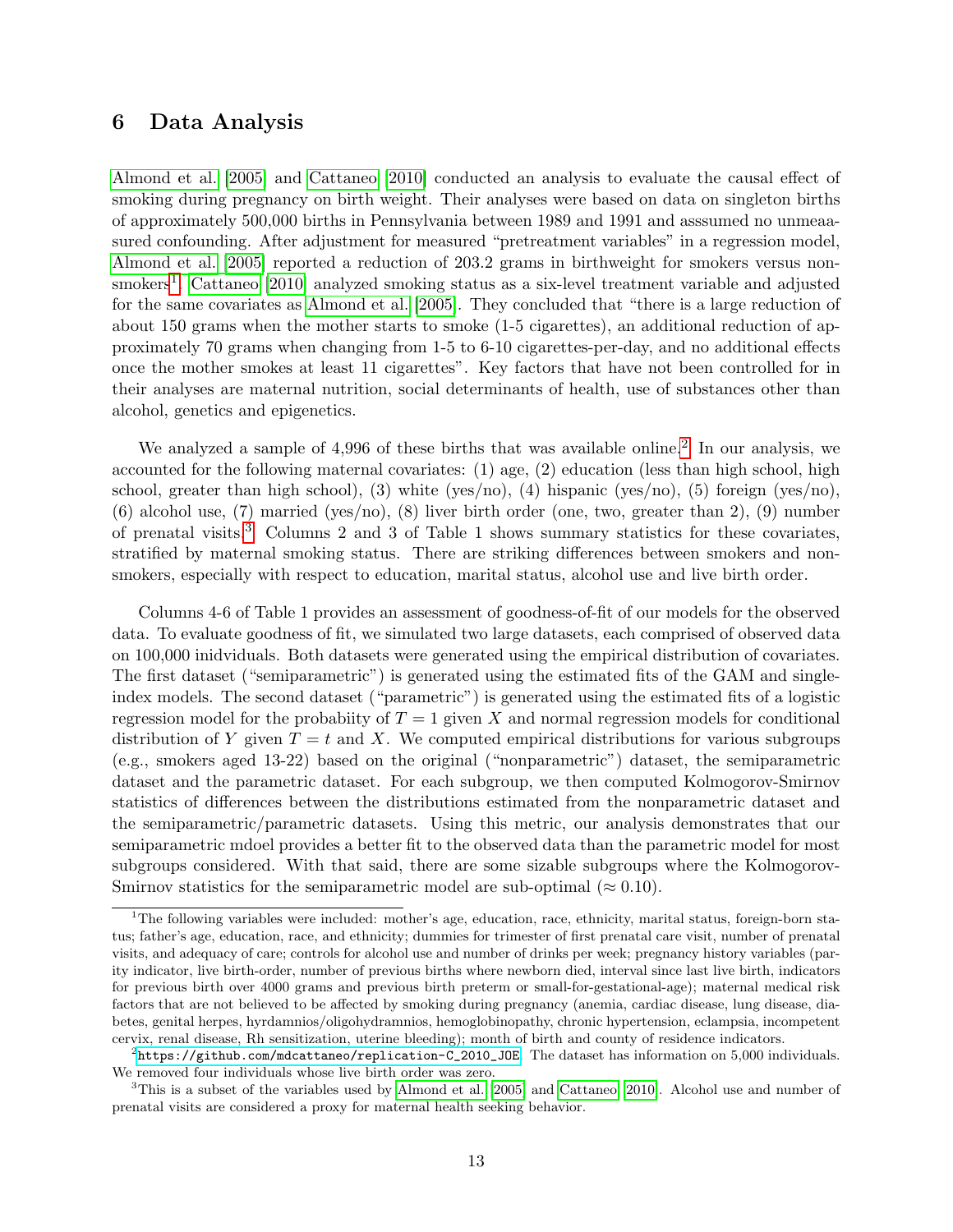<span id="page-13-0"></span>

|                                                                                 |          |            |                       |             | K-S Statistic              |
|---------------------------------------------------------------------------------|----------|------------|-----------------------|-------------|----------------------------|
|                                                                                 |          |            | K-S Statistic         |             | Cond. Dist. of Birthweight |
|                                                                                 | Smoker   | Non-smoker | Cond. Prob. of Smoker | Smokers     | Non-Smokers                |
|                                                                                 | $n=942$  | $n = 4054$ | (GAM/LR)              | (SI/Normal) | (SI/Normal)                |
| Age (Mean $/$                                                                   | 25.4/8.0 | 26.9/8.0   |                       |             |                            |
| $\overline{13}$                                                                 | 32.5     | 23.6       | 0.001/0.02            | 0.04/0.06   | 0.08/0.07                  |
|                                                                                 | 32.7     | 28.8       | 0.000/0.03            | 0.05/0.08   | 0.03/0.09                  |
| 888<br>$38 - 30 - 5$                                                            | 20.9     | 26.3       | 0.001/0,004           | 0.05/0.06   | 0.02/0.11                  |
| $-37$ ( $^{9}$<br>$-31$ ( $^{1}$<br>$-45$ (                                     | 13.9     | 21.1       | 0.002/0.02            | 0.09/0.12   | 0.03/0.12                  |
| Education                                                                       |          |            |                       |             |                            |
| $\mathscr{B}$<br>Less than HS                                                   | 32.5     | 14.6       | 0.004/0.006           | 0.07/0.06   | 0.04/0.08                  |
| HS $(\%)$                                                                       | 50.8     | 43.3       | 0.0001/0.002          | 0.02/0.07   | 0.04/0.08                  |
| $(\%)$<br>Greater than HS                                                       | 16.7     | 42.1       | 0.001/0.001           | 0.05/0.06   | 0.02/0.11                  |
|                                                                                 |          |            |                       |             |                            |
| $\frac{\text{Race } (\%)}{\text{White } (\%)}$                                  | 79.6     | 84.0       | 0.001/0.003           | 0.02/0.06   | 0.02/0.12                  |
| $Non-White( %)$                                                                 | 20.4     | 16.0       | 0.001/0.002           | 0.10/0.06   | 0.10/0.15                  |
|                                                                                 |          |            |                       |             |                            |
| $\begin{array}{l} \mbox{Ethnicity (}\%\)\\ \mbox{Hispanic ($\%$)} \end{array}$  | 3.0      | 4.0        | 0.007/0.006           | 0.11/0.15   | 0.07/0.10                  |
| S.<br>Non-Hispanic                                                              | 97.0     | 96.0       | 0.001/0.001           | 0.01/0.05   | 0.03/0.08                  |
| $\widehat{\mathbb{S}}$<br>Foreign                                               |          |            |                       |             |                            |
| Yes $(\%)$ No $(\%)$                                                            | 2.7      | 6.2        | 0.002/0,0005          | 0.19/0.17   | 0.06/0.08                  |
|                                                                                 | 97.3     | 93.8       | 0.001/0.001           | 0.01/0.05   | 0.03/0.08                  |
| Alcohol                                                                         |          |            |                       |             |                            |
| Yes $(\%)$ No $(\%)$                                                            | 9.6      | 1.9        | 0.006/0.002           | 0.10/0.08   | 0.05/0.10                  |
|                                                                                 | 90.4     | 98.1       | 0.001/0.002           | 0.01/0.06   | 0.03/0.08                  |
| Marital Status                                                                  |          |            |                       |             |                            |
| Married (%)                                                                     | 47.3     | 74.6       | 0.002/0.001           | 0.05/0.06   | 0.09/0.08                  |
| Not Married                                                                     | 52.7     | 36.4       | 0.001/0.002           | 0.04/0.07   | 0.02/0.12                  |
| Live Birth Order ( $%$                                                          |          |            |                       |             |                            |
| $\lim_{\substack{h\to\infty}}$                                                  | 34.3     | 43.0       | 0.001/0.0002          | 0.05/0.08   | 0.06/0.04                  |
| $\operatorname{Two}$                                                            | $32.8\,$ | 31.9       | 0.003/0.003           | 0.04/0.06   | 0.03/0.12                  |
| Greater than Two                                                                | 32.9     | 25.1       | 0.003/0.003           | 0.04/0.07   | 0.03/0.12                  |
| $Prenatal$ Visits (Mean/IQR)                                                    | 9.7(5.0) | 10.8(4.0)  |                       |             |                            |
| $0-9~(\%)$                                                                      | 41.0     | 28.4       | 0.003/0.01            | 0.05/0.06   | 0.09/0.09                  |
| $\begin{array}{r} -11 \ (\%) \\ -13 \ (\%) \\ -49 \ (\%) \end{array}$<br>$10 -$ | 22.4     | 23.9       | 0.0003/0.002          | 0.07/0.10   | 0.05/0.08                  |
| $12 -$                                                                          | 22.5     | 29.6       | 0.003/0.003           | 0.07/0.10   | 0.05/0.15                  |
| $\overline{4}$                                                                  | 14.1     | 18.2       | 0.003/0.003           | 0.07/0.13   | 0.04/0.17                  |
|                                                                                 |          |            |                       |             |                            |

Table 1: Columns 2 and 3: Distribution of covariates by smoking status; Columns 4: Kolmogorov-Smirnov statistics for non-parametric vs model-based estimates (GAM/Logistic Regression) of conditional probability of smoker. Columns 5 and 6: Kolmogorov-Smirnov statistics for non-parametric vs. model-based estimates (Single Index/Normal) of conditional distribution of birthweight for smokers and Table 1: Columns 2 and 3: Distribution of covariates by smoking status; Columns 4: Kolmogorov-Smirnov statistics for non-parametric vs model-based estimates (GAM/Logistic Regression) of conditional probability of smoker. Columns 5 and 6: Kolmogorov-Smirnov statistics for non-parametric vs. model-based estimates (Single Index/Normal) of conditional distribution of birthweight for smokers and non-smokers. non-smokers.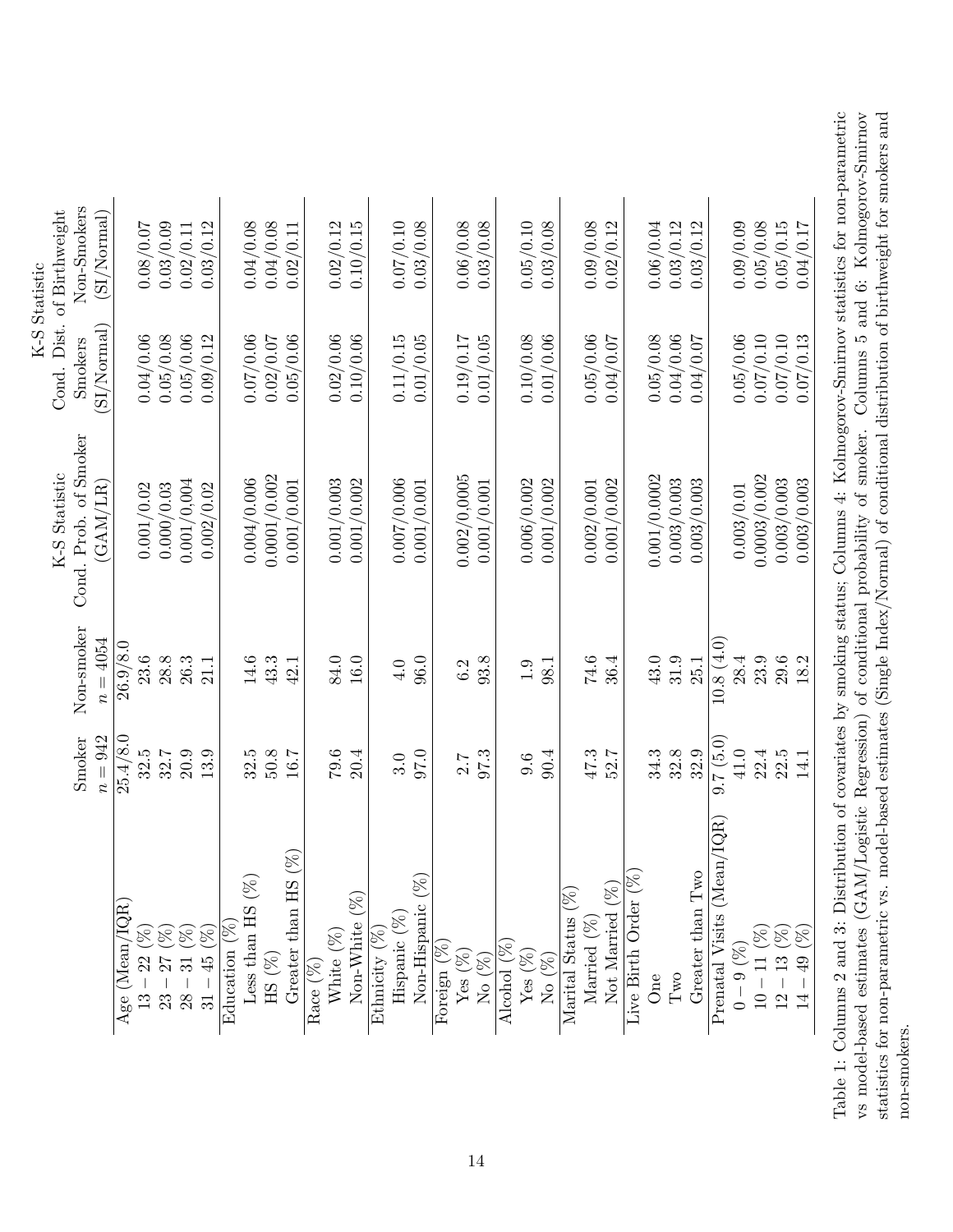<span id="page-14-0"></span>

Figure 1: Distribution of observed birthweight, by smoking status. Dash lines represent observed means.

Figure [1](#page-14-0) shows the distribution functions of birth weight for smokers and non-smokers. The average birth weight is 3133 grams and 3412 grams for smokers and non-smokers, respectively. The naive estimated difference (smokers minus non-smokers) is -278 grams (95% CI: -319 to -238). After adjustment for measured covariates listed in Table 1, the estimated effect of smoking on birth weight is -223 grams (95% CI: -274 to -172).

Figure [2](#page-15-0) displays our choices for  $s_1(Y(1))$  and  $s_0(Y(0))$ . Our choice for  $s_1(Y(1))$  is motivated by the clinical belief that, within levels of measured covariates, the distribution of birth weight under smoking for non-smokers will be concentrated at "better" values than the distribution of birth weight under smoking for smokers. Here "better" means values between 2,500 and 4,000 grams; these are the thresholds for low and high birth weight, respectively. This is accomplished with the tilting function  $s_1(y) = y * \Phi((4000 - y)/200) + (4000 - y) * (1 - \Phi((4000 - y)/200))^4$  $s_1(y) = y * \Phi((4000 - y)/200) + (4000 - y) * (1 - \Phi((4000 - y)/200))^4$  $s_1(y) = y * \Phi((4000 - y)/200) + (4000 - y) * (1 - \Phi((4000 - y)/200))^4$ coupled with a positive value of  $\gamma_1$ . Our choice for  $s_0(Y(0))$  is motivated by the clinical belief that, within levels of measured covariates, the distribution of birth weight under not smoking for smokers will be concentrated at lower values than the distribution of birth weight under not smoking for non-smokers. This is accomplished with the tilting function  $s_0(Y(0)) = y * \Phi((y - 2000)/2000)$ coupled with negative values for  $\gamma_0$ .

Figure [3](#page-15-1) displays the estimated means (solid lines) of  $Y(1)$  and  $Y(0)$  as a function of  $\gamma_1$  and  $\gamma_0$ , respectively. The figures include pointwise 95% confidence intervals (dashed lines). The range of  $\gamma_1$ and  $\gamma_0$  were selected to be wide enough to include extreme values, as we will discuss below. Figure [5](#page-17-0) display a contour plot of the difference between the average causal effect,  $E[Y(1)] - E[Y(0)]$  as a function of the sensitivity parameters  $\gamma_1$  and  $\gamma_0$ . The region on the top left denoted as "Smoking" Worse" has 95% confidence intervals where the upper limit is negative and the region on the bottom right denoted as "Smoking Better" has 95% confidence intervals where the lower limit is positive.

To understand the choice of sensitivity parameters, consider Figure [4.](#page-16-0) In this figure, we present

<span id="page-14-1"></span> $^{4}\Phi()$  is the cumulative distribution function of a standard normal random variable.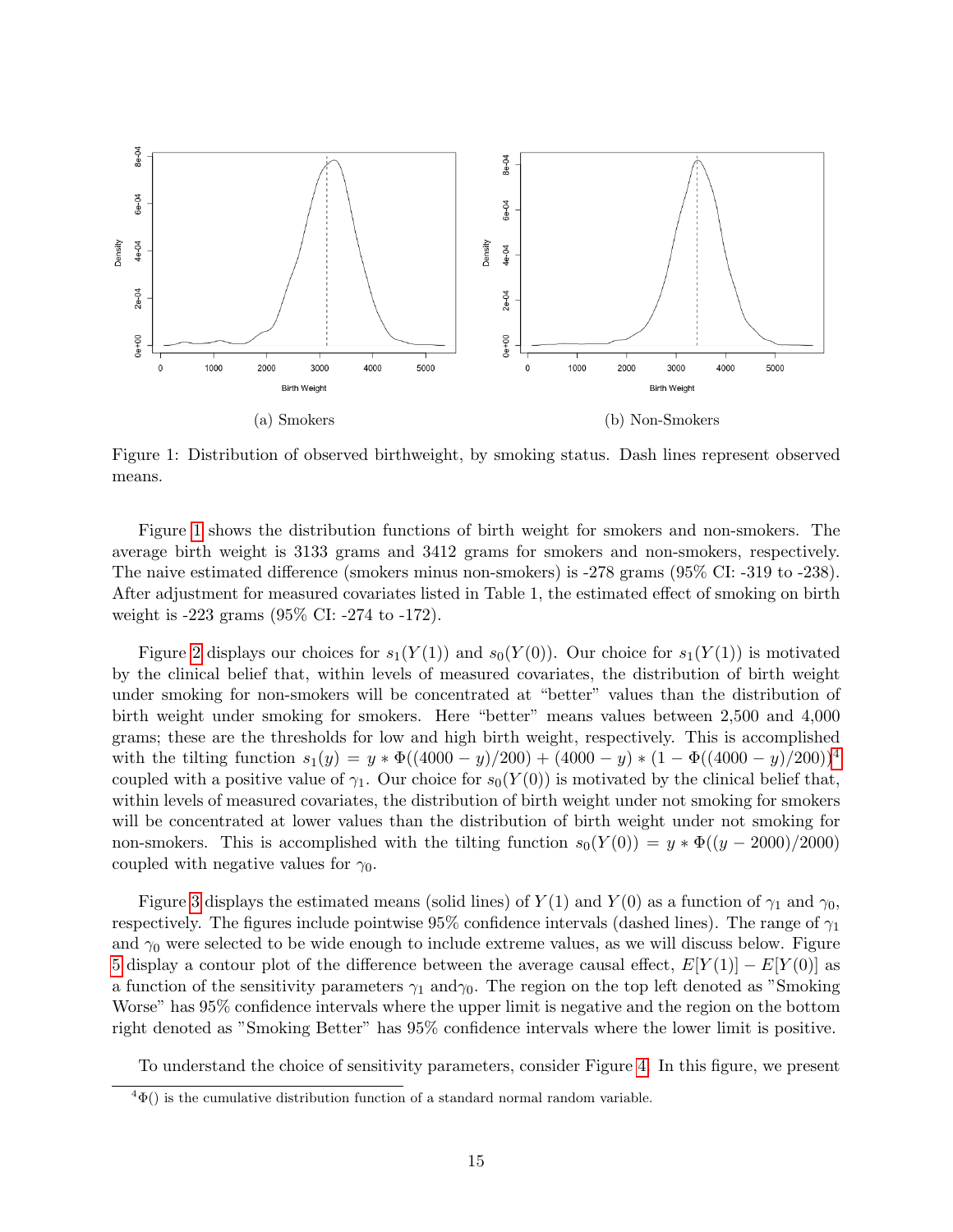<span id="page-15-0"></span>

Figure 2: Tilting functions (a)  $s_1(Y(1))$  and (b)  $s_0(Y(0))$ 

<span id="page-15-1"></span>

Figure 3: Estimated means (solid lines) of (a)  $Y(1)$  and (b)  $Y(0)$  as a function of  $\gamma_1$  and  $\gamma_0$ , respectively. Dashed lines represent 95% pointwise confidence intervals.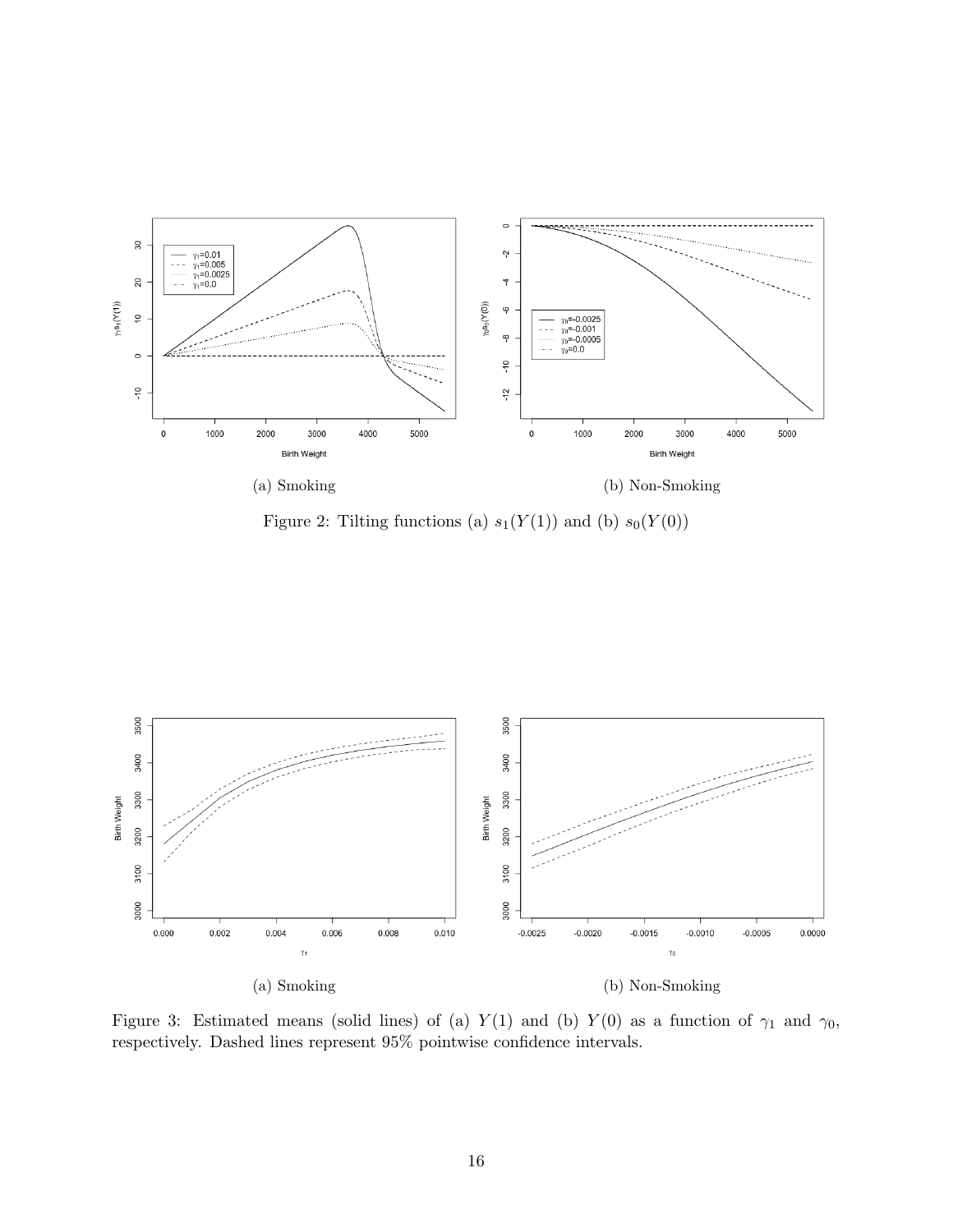<span id="page-16-0"></span>

Figure 4: Induced estimated means of  $Y(t)$  given  $T = 1 - t$  as function of  $\gamma_t$ .

the induced estimated mean of  $Y(t)$  given  $T = 1 - t$  as a function of  $\gamma_t$ . For fixed  $\gamma_t$ , the induced estimated mean of  $Y(t)$  given  $T = 1-t$  is computed as  $(\psi_t - E_n[Y|T = t]P_n|T = t]/P_n[T = 1-t]$ , where  $E_n[Y|T=t]$  is the observed mean birth weight among individuals with  $T=t$  and  $P_n[T=t']$ is the observed proportion of individuals with smoking status  $t'$ . Figure  $4(a)$  focuses on the induced mean of  $Y(1)$  among non-smokers. It makes clinical sense that  $E[Y(1)|T=0] \leq E[Y(0)|T=0]$ . This would restrict the value of  $\gamma_1 \leq 0.003$ . Figure [4\(](#page-16-0)b) focuses on the induced mean of  $Y(0)$ among smokers. Here, it makes clinical sense that  $E[Y(0)|T=1] \geq E[Y(1)|T=1]$ . This would restrict the value of  $\gamma_0 \ge -0.006$ . Constraining  $\gamma_1$  and  $\gamma_0$  to this region, we see, in Figure 5, there are values of sensitivity parameters that lead to inferences that are consistent with no effect of smoking on birth weight. However, there is a strong biological rationale for a detrimental effect of smoking on birth weight. Nicotine and the other substances involved in tobacco combustion (e.g., carbon monoxide) have been shown to impair fetal oxygen delivery and blood flow which leads to fetal growth restriction and low birth weight [\[Burton et al., 1989,](#page-21-10) [Larsen et al., 2002,](#page-23-9) [Bush et al.,](#page-21-11) [2000,](#page-21-11) [Lehtovirta and Forss, 1978,](#page-23-10) [Caravati et al., 1988,](#page-21-12) [Gozubuyuk et al., 2017,](#page-22-13) [Albuquerque et al.,](#page-21-13) [2004\]](#page-21-13). While there is strong reason to believe that there is negative impact of maternal smoking on birthweight, the average causal effect is likely lower than 200 grams.

# 7 Simulation Study

We used the empirical distribution of X, the estimated distributions of  $P[Y \leq y|T = t, X]$  and  $P[T = 1|X]$  from the data analysis above as the true observed data generating mechanisms. We used the functional forms of  $s_t(Y(t))$  specified in the data analysis and considered values of  $\gamma_1$ ranging from 0.0 to 0.01 and  $\gamma_0$  ranging from  $-0.0025$  to 0.0. Using the observed data distribution,  $s_t(Y(t))$  and  $\gamma_t$ , we can use [\(4\)](#page-5-2) to compute the true value of  $E[Y(t)]$ . In our simulation, we considered sample sizes of 1000, 1500 and 2000. We evaluated estimation bias (on percentage scale) and confidence interval coverage (normality-based, percentile bootstrap, double bootstrap).

The simulation results for smoking and non-smoking are presented in Tables [2](#page-18-0) and [3,](#page-19-0) respec-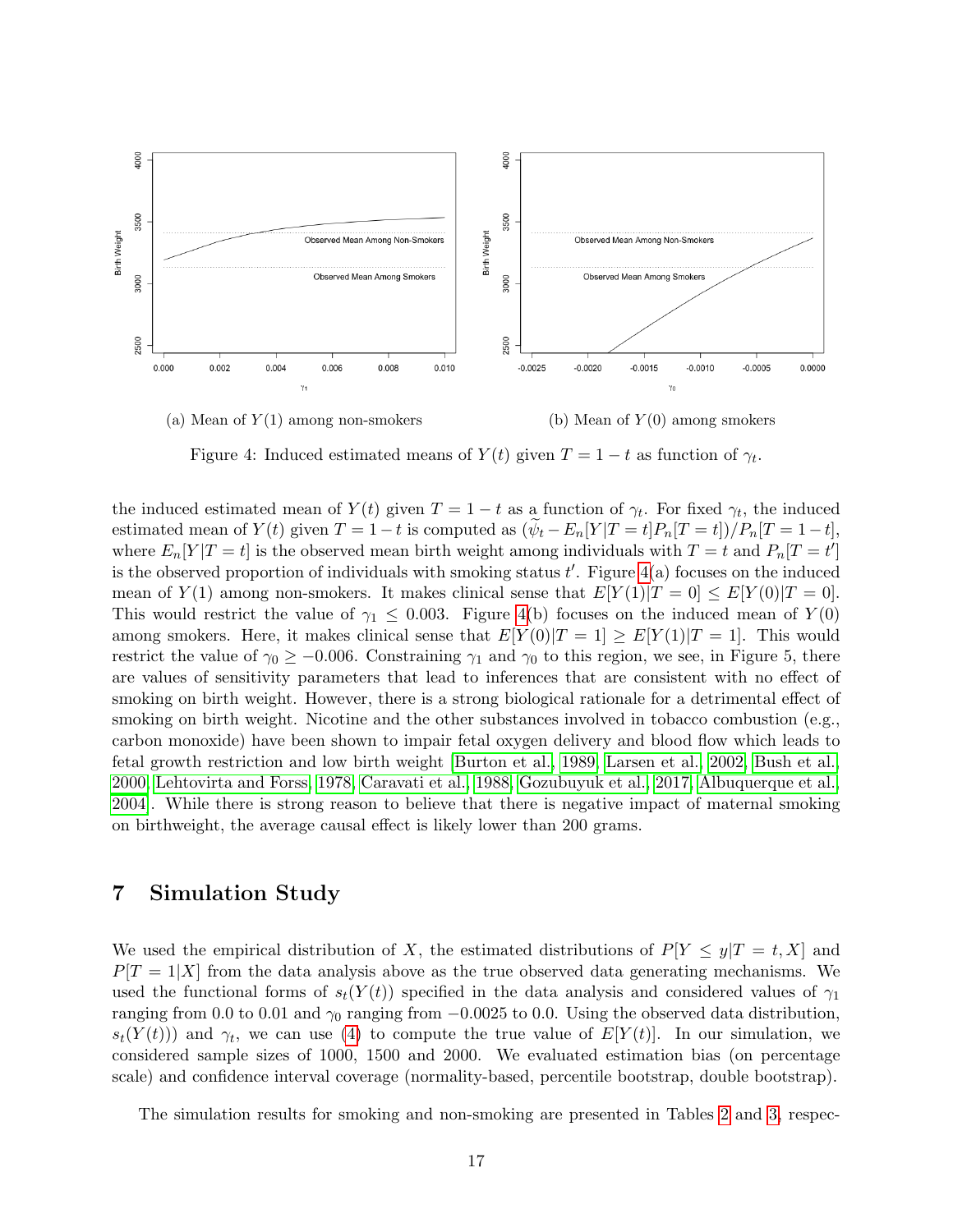<span id="page-17-0"></span>

Figure 5: Contour plot for estimated average casual effect as a function of  $\gamma_1$  and  $\gamma_0$ .

tively. Bias is very low. In terms of confidence interval coverage, double bootstrap performs better than normality-based and percentile bootstrap.

# 8 Discussion

In this paper, we developed a semiparametric method for assessing sensitivity to the "no unmeasured confounding" assumption, which when true, implies that the average causal effect is identified via covariate adjustment. However, the adjustment functional is not the only way the ACE can be identified. For instance, in the "front door" model where we have measured a mediator with no unmeasured causes that captures all the effect of the treatment on outcome, the ACE is identifiable via a more complicated functional [\[Pearl, 2009\]](#page-23-11). There exist more examples of identification despite the presence of unmeasured confounders; see [\[Shpitser and Pearl, 2006,](#page-24-13) [Bhattacharya et al., 2020\]](#page-21-14). The semiparametric sensitivity analysis procedure described here can be adapted to assess the underlying assumptions in those models in a robust way. This opens up several interesting directions for future work.

In the interest of simplicity and to fix ideas, we chose to use GAMs and single index models to estimate the nuisance functions. We used cross-validation to select tuning parameters that minimize estimates of the nuisance functions' mean-square-errors and assessed the quality of our model fit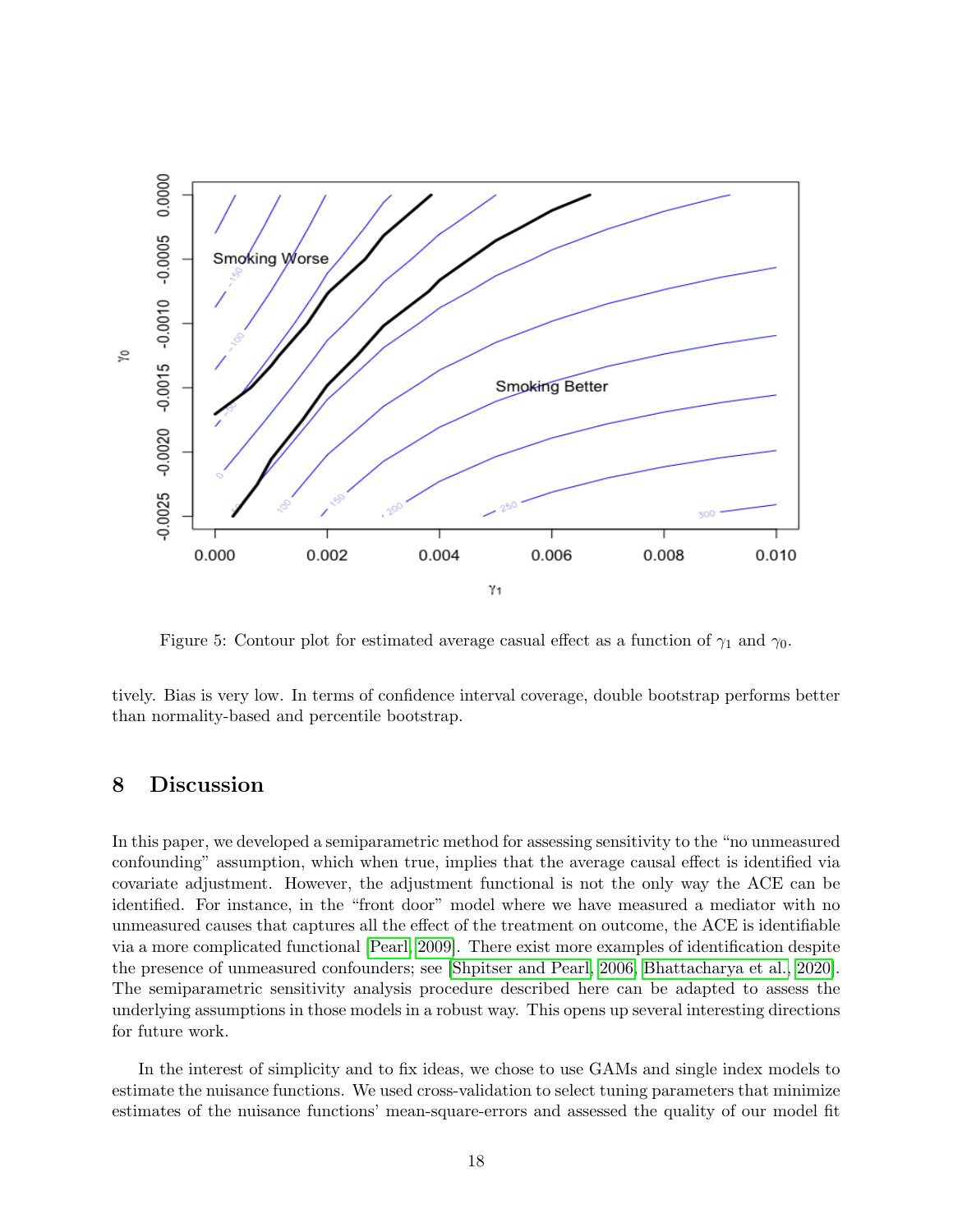<span id="page-18-0"></span>

|            |                  | Percent     | Coverage | Coverage   | Coverage |
|------------|------------------|-------------|----------|------------|----------|
| $\gamma_1$ | $\boldsymbol{n}$ | <b>Bias</b> | Normal   | Percentile | Double   |
| 0.000      | 1000             | 0.110       | 0.956    | 0.949      | 0.966    |
|            | 1500             | 0.011       | 0.959    | 0.955      | 0.967    |
|            | 2000             | 0.070       | 0.950    | 0.937      | 0.955    |
| 0.001      | 1000             | $-0.011$    | 0.970    | 0.959      | 0.972    |
|            | 1500             | $-0.037$    | 0.966    | 0.959      | 0.966    |
|            | 2000             | 0.012       | 0.956    | 0.944      | 0.956    |
| 0.002      | 1000             | $-0.039$    | 0.967    | 0.954      | 0.967    |
|            | 1500             | $-0.030$    | 0.966    | 0.958      | 0.966    |
|            | 2000             | 0.012       | 0.958    | 0.952      | 0.958    |
| 0.003      | 1000             | $-0.031$    | 0.966    | 0.953      | 0.966    |
|            | 1500             | $-0.020$    | 0.963    | 0.951      | 0.963    |
|            | 2000             | 0.016       | 0.960    | 0.952      | 0.960    |
| 0.004      | 1000             | $-0.021$    | 0.958    | 0.943      | 0.959    |
|            | 1500             | $-0.015$    | 0.965    | 0.952      | 0.965    |
|            | 2000             | 0.021       | 0.958    | 0.946      | 0.958    |
| 0.005      | 1000             | $-0.011$    | 0.953    | 0.937      | 0.954    |
|            | 1500             | $-0.012$    | 0.962    | 0.957      | 0.962    |
|            | 2000             | 0.025       | 0.959    | 0.948      | 0.959    |
| 0.006      | 1000             | $-0.004$    | 0.947    | 0.940      | 0.948    |
|            | 1500             | $-0.010$    | 0.960    | 0.954      | 0.960    |
|            | 2000             | 0.027       | 0.955    | 0.949      | 0.956    |
| 0.007      | 1000             | 0.002       | 0.944    | 0.938      | 0.946    |
|            | 1500             | $-0.008$    | 0.959    | 0.946      | 0.959    |
|            | 2000             | 0.029       | 0.950    | 0.940      | 0.951    |
| 0.008      | 1000             | 0.006       | 0.945    | 0.937      | 0.946    |
|            | 1500             | $-0.007$    | 0.954    | 0.939      | 0.954    |
|            | 2000             | 0.031       | 0.951    | 0.943      | 0.951    |
| 0.009      | 1000             | 0.010       | 0.942    | 0.931      | 0.942    |
|            | 1500             | $-0.005$    | 0.949    | 0.938      | 0.949    |
|            | 2000             | 0.031       | 0.949    | 0.937      | 0.949    |
| 0.01       | 1000             | 0.013       | 0.947    | 0.931      | 0.948    |
|            | 1500             | $-0.004$    | 0.948    | 0.934      | 0.948    |
|            | 2000             | 0.033       | 0.948    | 0.944      | 0.949    |

Table 2: Results of simulation study: Smokers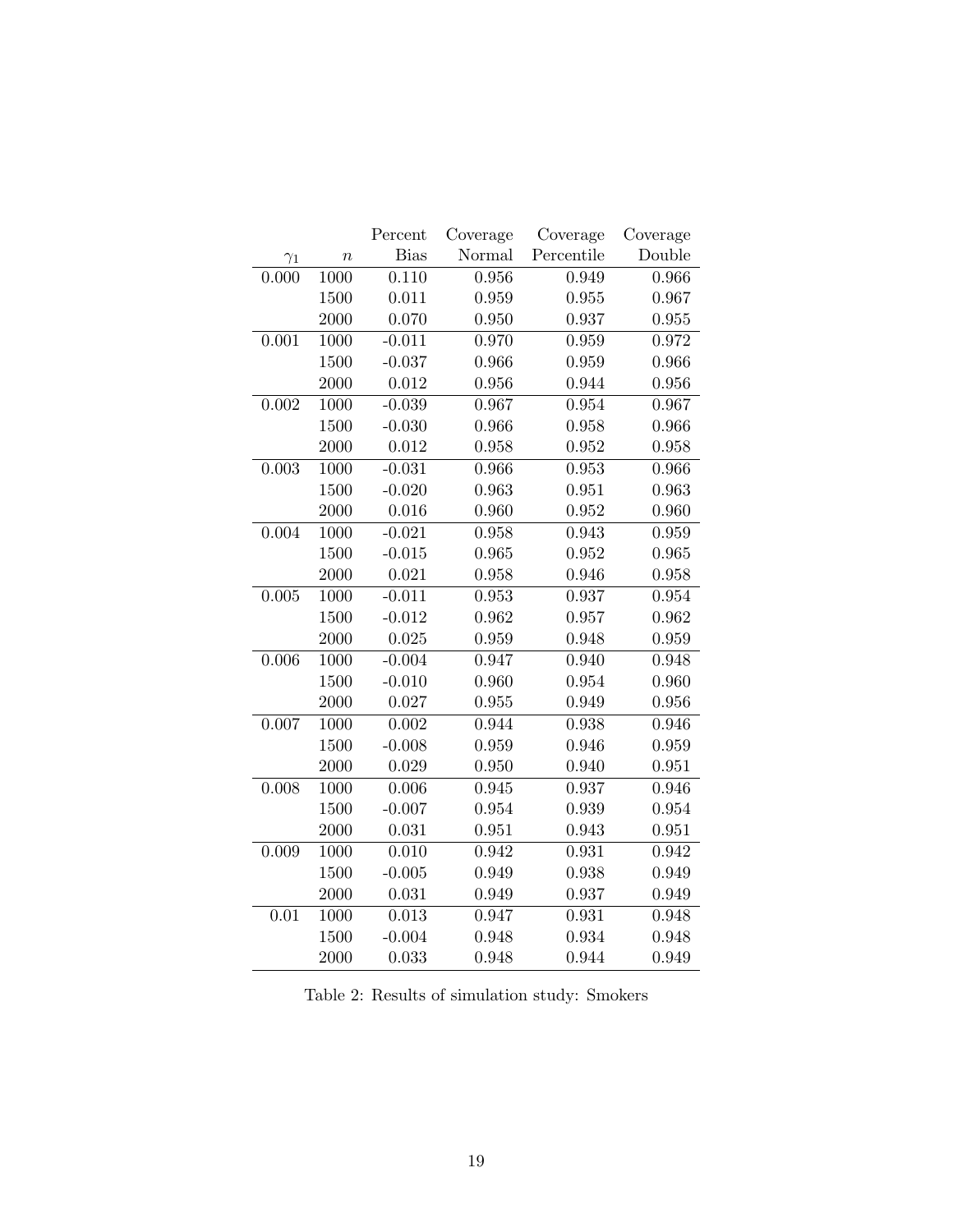<span id="page-19-0"></span>

|            |                  | Percent     | Coverage | Coverage   | Coverage |
|------------|------------------|-------------|----------|------------|----------|
| $\gamma_0$ | $\boldsymbol{n}$ | <b>Bias</b> | Normal   | Percentile | Double   |
| $-0.00250$ | 1000             | 0.107       | 0.905    | 0.917      | 0.944    |
|            | 1500             | $-0.060$    | 0.909    | 0.910      | 0.946    |
|            | 2000             | $-0.124$    | 0.915    | 0.913      | 0.945    |
| $-0.00225$ | 1000             | 0.060       | 0.919    | 0.919      | 0.949    |
|            | 1500             | $-0.088$    | 0.925    | 0.913      | 0.955    |
|            | 2000             | $-0.146$    | 0.921    | 0.923      | 0.951    |
| $-0.00200$ | 1000             | $-0.002$    | 0.932    | 0.927      | 0.950    |
|            | 1500             | $-0.113$    | 0.931    | 0.926      | 0.957    |
|            | 2000             | $-0.167$    | 0.931    | 0.927      | 0.951    |
| $-0.00175$ | 1000             | $-0.065$    | 0.935    | 0.922      | 0.953    |
|            | 1500             | $-0.134$    | 0.942    | 0.930      | 0.957    |
|            | 2000             | $-0.174$    | 0.933    | 0.912      | 0.949    |
| $-0.00150$ | 1000             | $-0.094$    | 0.946    | 0.927      | 0.961    |
|            | 1500             | $-0.131$    | 0.944    | 0.933      | 0.963    |
|            | 2000             | $-0.161$    | 0.936    | 0.922      | 0.953    |
| $-0.00125$ | 1000             | $-0.091$    | 0.953    | 0.941      | 0.960    |
|            | 1500             | $-0.109$    | 0.947    | 0.931      | 0.964    |
|            | 2000             | $-0.133$    | 0.944    | 0.932      | 0.961    |
| $-0.00100$ | 1000             | $-0.072$    | 0.950    | 0.941      | 0.964    |
|            | 1500             | $-0.078$    | 0.945    | 0.939      | 0.957    |
|            | 2000             | $-0.103$    | 0.956    | 0.940      | 0.968    |
| $-0.00075$ | 1000             | $-0.048$    | 0.954    | 0.937      | 0.957    |
|            | 1500             | $-0.049$    | 0.946    | 0.938      | 0.956    |
|            | 2000             | $-0.075$    | 0.960    | 0.950      | 0.969    |
| $-0.00050$ | 1000             | $-0.027$    | 0.950    | 0.946      | 0.959    |
|            | 1500             | $-0.025$    | 0.947    | 0.934      | 0.950    |
|            | 2000             | $-0.049$    | 0.962    | 0.953      | 0.968    |
| $-0.00025$ | 1000             | $-0.011$    | 0.951    | 0.943      | 0.958    |
|            | 1500             | $-0.006$    | 0.948    | 0.937      | 0.954    |
|            | 2000             | $-0.029$    | 0.957    | 0.948      | 0.964    |
| 0.00000    | 1000             | 0.001       | 0.955    | 0.944      | 0.961    |
|            | 1500             | 0.007       | 0.948    | 0.937      | 0.954    |
|            | 2000             | $-0.014$    | 0.957    | 0.948      | 0.965    |

Table 3: Results of simulation study: Non-smokers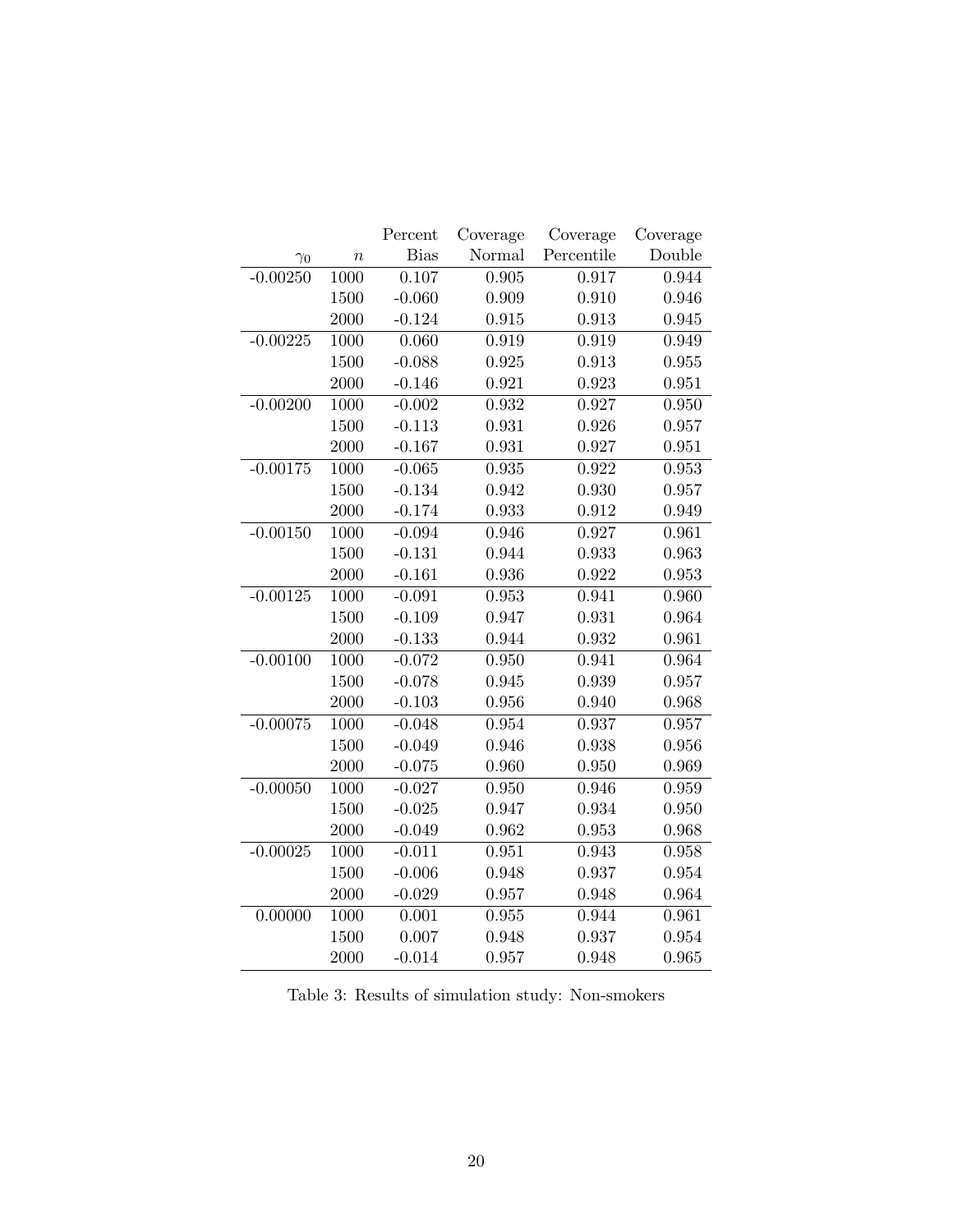in Table [1.](#page-13-0) Due to our use of sample splitting and influence function-based estimators, all the asymptotic results will continue to hold for any nuisance estimators that converge to the truth faster than than  $n^{-1/4}$  rates. For example, we could have used sufficient dimension reduction techniques (see, e.g., [\[Ma and Zhu, 2012,](#page-23-12) [2013,](#page-23-13) [Huang and Chiang, 2017\]](#page-22-14)). Alternatively, we could have used a black-box ensemble method such as Super Learner [\[Van der Laan et al., 2007\]](#page-24-14); inference would then still be asymptotically valid, as long as at least one learner has root mean squared error that scales faster than  $n^{-1/4}$ . Achieving root mean square error of smaller order than  $n^{-1/4}$  requires that the nuisance functions belong in a function class that is not too complex. Under certain conditions, this requirement could be weakened by incorporating higher order influence function terms that would estimate the remainder  $\text{Rem}_t(\hat{P}, P)$  [\[Robins et al., 2008,](#page-23-14) [2017\]](#page-24-15). This results in estimators that are considerably more complex than the (first-order) influence-function based estimator that we have constructed, and is thus beyond the scope of this paper.

While we imposed the consistency assumption in our data analysis, we realize that this may be implausible. That is, the amount of smoking during pregnancy may yield different outcomes, as suggested by [Cattaneo \[2010\]](#page-21-9). In future work, it would be useful to extend the method developed here to a continuous treatment. Our analysis, like those of [Almond et al. \[2005\]](#page-21-8) and [Cattaneo](#page-21-9) [\[2010\]](#page-21-9), conditions on live birth. This is problematic because it is known that smoking increases the risk of miscarriage and stillbirth [\[Pineles et al., 2014\]](#page-23-15). This can lead to ill-defined counterfactuals, i.e., birthweight under smoking of a non-smoking mother may be not be defined if the mother was to miscarry or have a stillborn child had she smoked. To address this issue, one could target the survivor average causal effect [\[Frangakis and Rubin, 2002,](#page-22-15) [Egleston et al., 2007\]](#page-22-16). For identification, it would be reasonable to impose a monotonicity assumption in which it is assumed that if a mother had a live birth under smoking she would also have a live birth under not smoking. Nonetheless, sensitivity analysis to address unmeasured confounding would still be necessary. Thus, it would be useful to extend the ideas presented here to target this estimand.

Our approach relies on the scientific judgement of clinical experts through the selection of the key measured confounders, identification of the key unmeasured confounders, specification of the tilting functions, constraining the sensitivity parameters and interpretation of the results of the sensitivity analysis. The key advantage of our approach relative to other approaches is its reliance on flexible semiparametric models for the observed data that are disentangled from the sensitivity parameters. We hope that the methods (i.e., model-specification, derivation of the efficient influence function and asymptotic theory derived using sample-splitting) and clinician-guided data analysis discussed here can serve as a template for future methods development and the presentation of results in the presence of potential unmeasured confounding.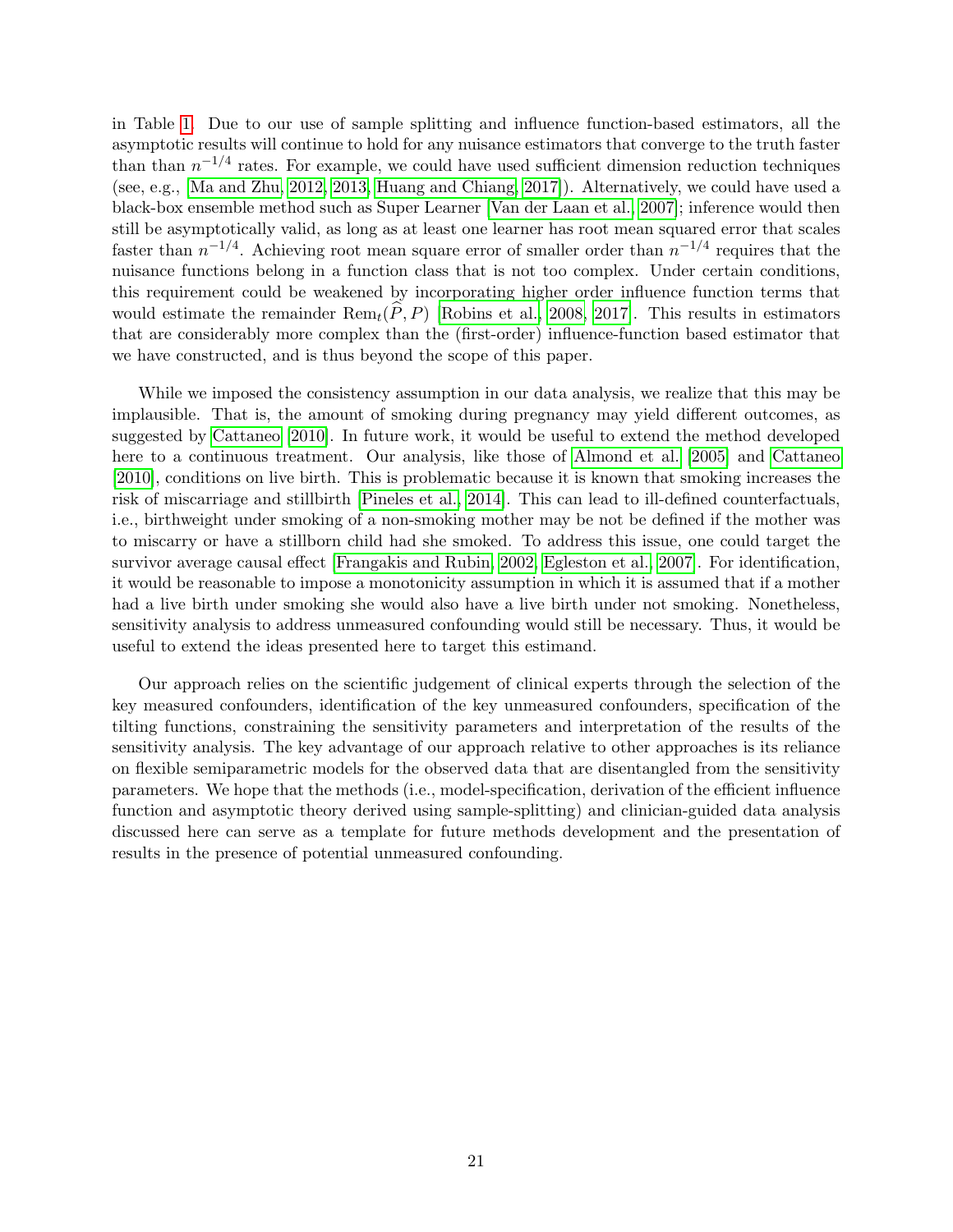# References

- <span id="page-21-13"></span>Cheryl A Albuquerque, Karen R Smith, Cherie Johnson, Rex Chao, and Richard Harding. Influence of maternal tobacco smoking during pregnancy on uterine, umbilical and fetal cerebral artery blood flows. Early human development, 80(1):31–42, 2004.
- <span id="page-21-8"></span>Douglas Almond, Kenneth Y Chay, and David S Lee. The costs of low birth weight. The Quarterly Journal of Economics, 120(3):1031–1083, 2005.
- <span id="page-21-7"></span>Rudolf Beran. Prepivoting to reduce level error of confidence sets. Biometrika, 74(3):457–468, 1987.
- <span id="page-21-14"></span>Rohit Bhattacharya, Razieh Nabi, and Ilya Shpitser. Semiparametric inference for causal effects in graphical models with hidden variables.  $arXiv$  preprint  $arXiv: 2003.12659, 2020$ .
- <span id="page-21-5"></span>P.J. Bickel, C.A.J. Klaassen, Y. Ritov, and J.A. Wellner. Efficient and adaptive estimation for semiparametric models. Johns Hopkins University Press Baltimore, 1993.
- <span id="page-21-1"></span>Matteo Bonvini and Edward H Kennedy. Sensitivity analysis via the proportion of unmeasured confounding. Journal of the American Statistical Association, pages 1–11, 2021.
- <span id="page-21-4"></span>Babette A Brumback, Miguel A Hernán, Sebastien JPA Haneuse, and James M Robins. Sensitivity analyses for unmeasured confounding assuming a marginal structural model for repeated measures. Statistics in medicine, 23(5):749–767, 2004.
- <span id="page-21-10"></span>Graham J Burton, Marion E Palmer, and Kevin J Dalton. Morphometric differences between the placental vasculature of non-smokers, smokers and ex-smokers. BJOG: An International Journal of Obstetrics & Gynaecology,  $96(8):907-915$ , 1989.
- <span id="page-21-11"></span>PG Bush, TM Mayhew, DR Abramovich, PJ Aggett, MD Burke, and KR Page. A quantitative study on the effects of maternal smoking on placental morphology and cadmium concentration. Placenta, 21(2-3):247–256, 2000.
- <span id="page-21-12"></span>E Martin Caravati, Carol J Adams, Steven M Joyce, and Nathan C Schafer. Fetal toxicity associated with maternal carbon monoxide poisoning. Annals of emergency medicine, 17(7):714–717, 1988.
- <span id="page-21-2"></span>Nicole Bohme Carnegie, Masataka Harada, and Jennifer L Hill. Assessing sensitivity to unmeasured confounding using a simulated potential confounder. Journal of Research on Educational, 9(3): 395–420, 2016.
- <span id="page-21-9"></span>Matias D Cattaneo. Efficient semiparametric estimation of multi-valued treatment effects under ignorability. Journal of Econometrics, 155(2):138–154, 2010.
- <span id="page-21-6"></span>Chin-Tsang Chiang and Ming-Yueh Huang. New estimation and inference procedures for a singleindex conditional distribution model. Journal of Multivariate Analysis, 111:271–285, 2012.
- <span id="page-21-3"></span>Carlos Cinelli and Chad Hazlett. Making sense of sensitivity: Extending omitted variable bias. Journal of the Royal Statistical Society: Series B (Statistical Methodology), 82(1):39–67, 2020.
- <span id="page-21-0"></span>Jerome Cornfield, William Haenszel, E Cuyler Hammond, Abraham M Lilienfeld, Michael B Shimkin, and Ernst L Wynder. Smoking and lung cancer: recent evidence and a discussion of some questions. Journal of the National Cancer institute, 22(1):173–203, 1959.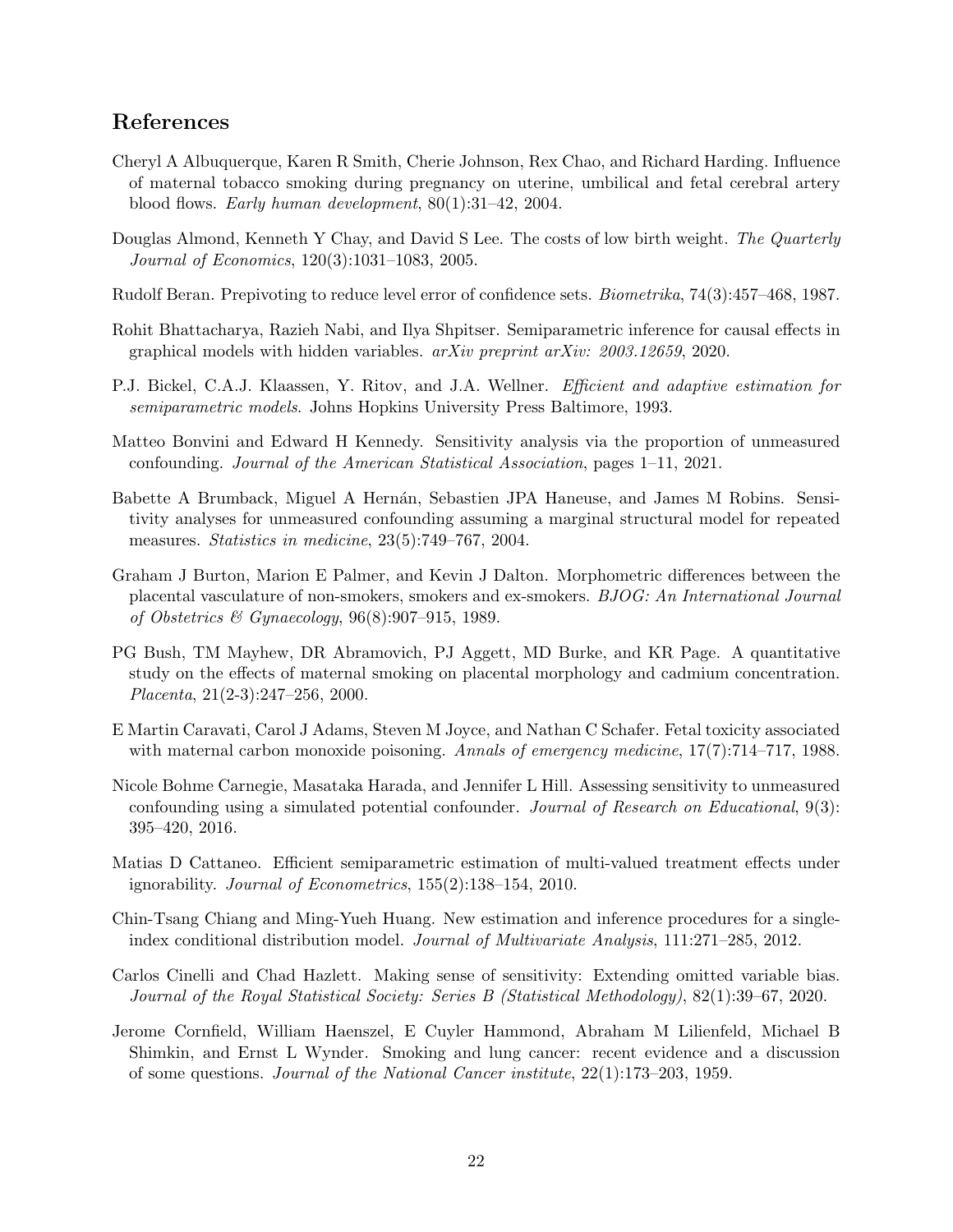- <span id="page-22-4"></span>Iván Díaz and Mark J van der Laan. Sensitivity analysis for causal inference under unmeasured confounding and measurement error problems. The international journal of biostatistics, 9(2): 149–160, 2013.
- <span id="page-22-5"></span>Iván Díaz, Alexander R Luedtke, and Mark J van der Laan. Sensitivity analysis. In Targeted Learning in Data Science, pages 511–522. Springer, 2018.
- <span id="page-22-2"></span>Peng Ding and Tyler J VanderWeele. Sensitivity analysis without assumptions. Epidemiology (Cambridge, Mass.), 27(3):368, 2016.
- <span id="page-22-7"></span>Vincent Dorie, Masataka Harada, Nicole Bohme Carnegie, and Jennifer Hill. A flexible, interpretable framework for assessing sensitivity to unmeasured confounding. Statistics in medicine, 35(20):3453–3470, 2016.
- <span id="page-22-11"></span>Bradley Efron and Robert J Tibshirani. An introduction to the bootstrap. CRC press, 1994.
- <span id="page-22-16"></span>Brian L Egleston, Daniel O Scharfstein, Ellen E Freeman, and Sheila K West. Causal inference for non-mortality outcomes in the presence of death. Biostatistics, 8(3):526–545, 2007.
- <span id="page-22-15"></span>Constantine E Frangakis and Donald B Rubin. Principal stratification in causal inference. Biomet $rics, 58(1):21-29, 2002.$
- <span id="page-22-0"></span>Alexander Franks, Alexander D'Amour, and Avi Feller. Flexible sensitivity analysis for observational studies without observable implications. Journal of the American Statistical Association, 2019.
- <span id="page-22-3"></span>Joseph L Gastwirth, Abba M Krieger, and Paul R Rosenbaum. Dual and simultaneous sensitivity analysis for matched pairs. Biometrika, 85(4):907–920, 1998.
- <span id="page-22-13"></span>Atilla Alp Gozubuyuk, Huseyin Dag, Alper Kaçar, Yakup Karakurt, and Vefik Arica. Epidemiology, pathophysiology, clinical evaluation, and treatment of carbon monoxide poisoning in child, infant, and fetus. Northern clinics of Istanbul, 4(1):100, 2017.
- <span id="page-22-10"></span>Peter Hall. On the bootstrap and confidence intervals. The Annals of Statistics, pages 1431–1452, 1986.
- <span id="page-22-12"></span>Peter Hall and Michael A Martin. On bootstrap resampling and iteration. *Biometrika*, 75(4): 661–671, 1988.
- <span id="page-22-1"></span>Miguel A Hernán and James M Robins. Estimating causal effects from epidemiological data. Journal of Epidemiology & Community Health,  $60(7)$ :578-586, 2006.
- <span id="page-22-8"></span>Joel L Horowitz, Enno Mammen, et al. Nonparametric estimation of an additive model with a link function. The Annals of Statistics, 32(6):2412–2443, 2004.
- <span id="page-22-14"></span>Ming-Yueh Huang and Chin-Tsang Chiang. An effective semiparametric estimation approach for the sufficient dimension reduction model. Journal of the American Statistical Association, 112 (519):1296–1310, 2017.
- <span id="page-22-6"></span>Guido W Imbens. Sensitivity to exogeneity assumptions in program evaluation. American Economic Review, 93(2):126–132, 2003.
- <span id="page-22-9"></span>Edward H Kennedy, Sivaraman Balakrishnan, Max G'Sell, et al. Sharp instruments for classifying compliers and generalizing causal effects. Annals of Statistics, 48(4):2008–2030, 2020.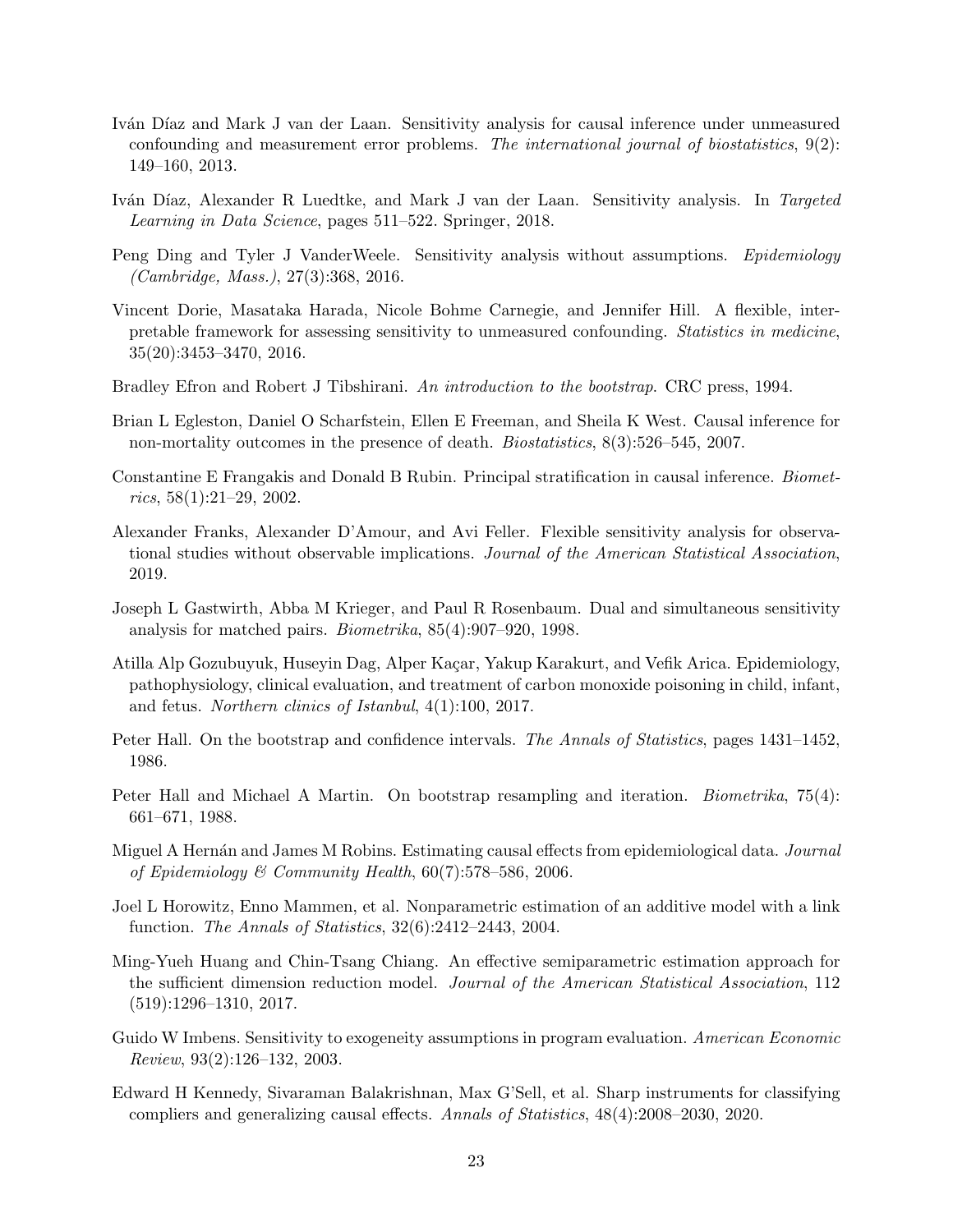- <span id="page-23-8"></span>Edward H Kennedy, Sivaraman Balakrishnan, and Larry Wasserman. Semiparametric counterfactual density estimation. arXiv preprint arXiv:2102.12034, 2021.
- <span id="page-23-9"></span>Lise G Larsen, Helle V Clausen, and Lisbeth Jønsson. Stereologic examination of placentas from mothers who smoke during pregnancy. American journal of obstetrics and gynecology, 186(3): 531–537, 2002.
- <span id="page-23-10"></span>P Lehtovirta and M Forss. The acute effect of smoking on intervillous blood flow of the placenta. BJOG: An International Journal of Obstetrics & Gynaecology, 85(10):729–731, 1978.
- <span id="page-23-2"></span>Weiwei Liu, S Janet Kuramoto, and Elizabeth A Stuart. An introduction to sensitivity analysis for unobserved confounding in nonexperimental prevention research. Prevention science, 14(6): 570–580, 2013.
- <span id="page-23-12"></span>Yanyuan Ma and Liping Zhu. A semiparametric approach to dimension reduction. Journal of the American Statistical Association, 107(497):168–179, 2012.
- <span id="page-23-13"></span>Yanyuan Ma and Liping Zhu. Efficient estimation in sufficient dimension reduction. Annals of statistics, 41(1):250, 2013.
- <span id="page-23-5"></span>Charles F Manski. Nonparametric bounds on treatment effects. The American Economic Review, 80(2):319–323, 1990.
- <span id="page-23-0"></span>Jerzy Neyman. Sur les applications de la thar des probabilities aux experiences agaricales: Essay des principle. excerpts reprinted (1990) in English. Statistical Science, 5:463–472, 1923.
- <span id="page-23-11"></span>Judea Pearl. Causality: Models, Reasoning, and Inference. Cambridge University Press, 2 edition, 2009. ISBN 978-0521895606.
- <span id="page-23-15"></span>Beth L Pineles, Edward Park, and Jonathan M Samet. Systematic review and meta-analysis of miscarriage and maternal exposure to tobacco smoke during pregnancy. American journal of epidemiology, 179(7):807–823, 2014.
- <span id="page-23-3"></span>Amy Richardson, Michael G Hudgens, Peter B Gilbert, and Jason P Fine. Nonparametric bounds and sensitivity analysis of treatment effects. Statistical science: a review journal of the Institute of Mathematical Statistics, 29(4):596, 2014.
- <span id="page-23-1"></span>J. M. Robins. A new approach to causal inference in mortality studies with sustained exposure periods – application to control of the healthy worker survivor effect. Mathematical Modeling, 7: 1393–1512, 1986.
- <span id="page-23-14"></span>James Robins, Lingling Li, Eric Tchetgen, Aad van der Vaart, et al. Higher order influence functions and minimax estimation of nonlinear functionals. In *Probability and statistics: essays in honor* of David A. Freedman, pages 335–421. Institute of Mathematical Statistics, 2008.
- <span id="page-23-4"></span>James M Robins. The analysis of randomized and non-randomized aids treatment trials using a new approach to causal inference in longitudinal studies. Health service research methodology: a focus on AIDS, pages 113–159, 1989.
- <span id="page-23-6"></span>James M Robins. Association, causation, and marginal structural models. Synthese, pages 151–179, 1999.
- <span id="page-23-7"></span>James M. Robins and Mark van der Laan. Unified Methods for Censored Longitudinal Data and Causality. Springer-Verlag New York, Inc., 2003.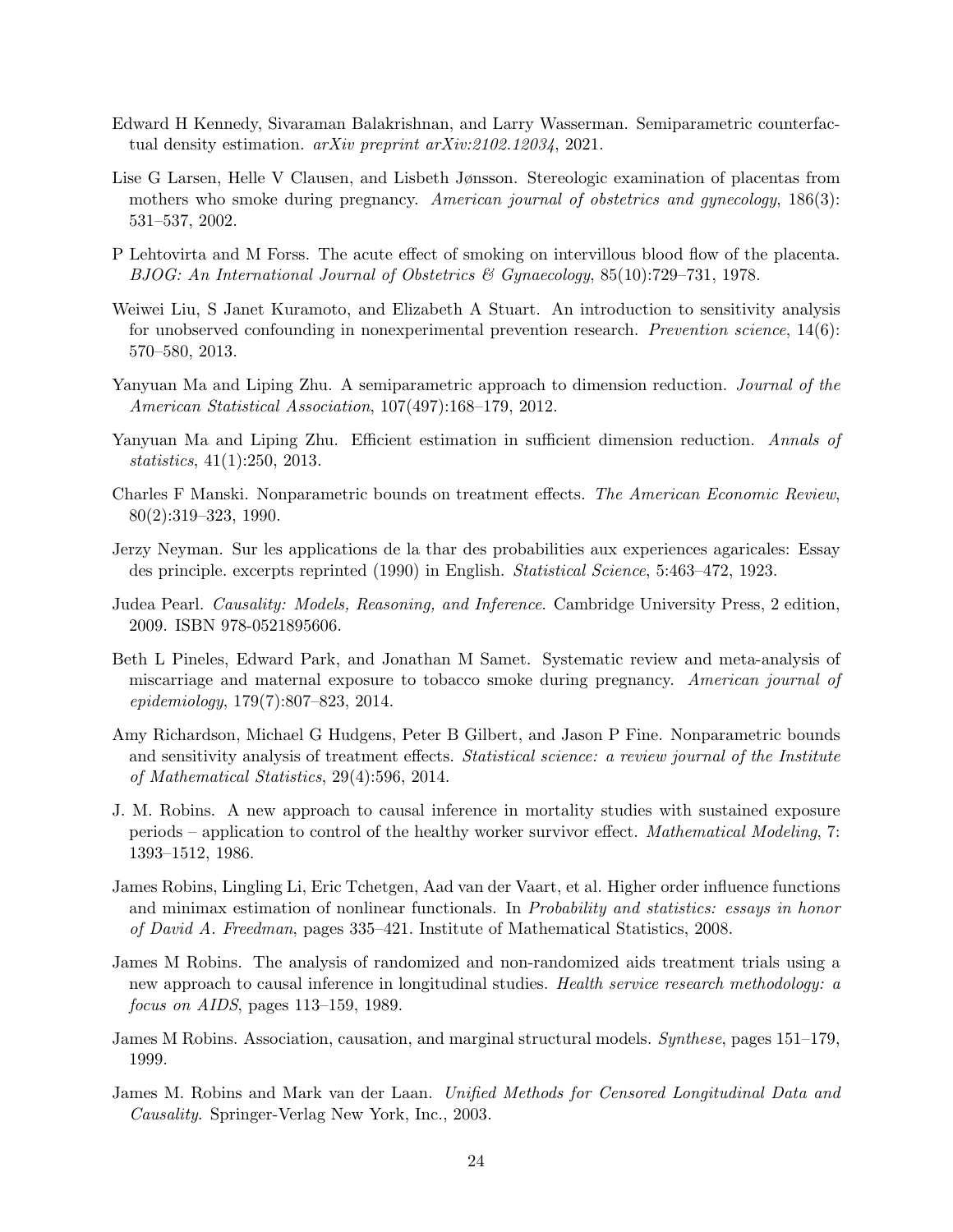- <span id="page-24-3"></span>James M. Robins, Andrea Rotnitzky, and Lue P. Zhao. Estimation of regression coefficients when some regressors are not always observed. Journal of the American Statistical Association, 89: 846–866, 1994.
- <span id="page-24-0"></span>James M Robins, Andrea Rotnitzky, and Daniel O Scharfstein. Sensitivity analysis for selection bias and unmeasured confounding in missing data and causal inference models. In Statistical models in epidemiology, the environment, and clinical trials, pages 1–94. Springer, 2000.
- <span id="page-24-15"></span>James M Robins, Lingling Li, Rajarshi Mukherjee, Eric Tchetgen Tchetgen, Aad van der Vaart, et al. Minimax estimation of a functional on a structured high-dimensional model. Annals of Statistics, 45(5):1951–1987, 2017.
- <span id="page-24-5"></span>Paul R. Rosenbaum. Observational Studies. Springer-Verlag New York, 2002.
- <span id="page-24-7"></span>Paul R Rosenbaum and Donald B Rubin. Assessing sensitivity to an unobserved binary covariate in an observational study with binary outcome. Journal of the Royal Statistical Society: Series B (Methodological), 45(2):212–218, 1983a.
- <span id="page-24-2"></span>Paul R. Rosenbaum and Donald B. Rubin. The central role of the propensity score in observational studies for causal effects. Biometrika, 70:41–55, 1983b.
- <span id="page-24-1"></span>Donald B. Rubin. Estimating causal effects of treatments in randomized and non-randomized studies. Journal of Educational Psychology, 66:688–701, 1974.
- <span id="page-24-6"></span>Changyu Shen, Xiaochun Li, Lingling Li, and Martin C Were. Sensitivity analysis for causal inference using inverse probability weighting. Biometrical journal, 53(5):822–837, 2011.
- <span id="page-24-13"></span>Ilya Shpitser and Judea Pearl. Identification of joint interventional distributions in recursive semi-Markovian causal models. In Proceedings of the Twenty-First National Conference on Artificial Intelligence (AAAI-06). AAAI Press, Palo Alto, 2006.
- <span id="page-24-10"></span>Anastasios Tsiatis. Semiparametric Theory and Missing Data. Springer-Verlag New York, 1st edition edition, 2006.
- <span id="page-24-12"></span>Dongsheng Tu and Jun Shao. *The Jackknife and bootstrap*. Springer Series in Statistics, New York, 1995.
- <span id="page-24-4"></span>Mark J Van Der Laan and Daniel Rubin. Targeted maximum likelihood learning. The International Journal of Biostatistics, 2(1), 2006.
- <span id="page-24-14"></span>Mark J Van der Laan, Eric C Polley, and Alan E Hubbard. Super learner. *Statistical applications* in genetics and molecular biology, 6(1), 2007.
- <span id="page-24-9"></span>Tyler J VanderWeele and Onyebuchi A Arah. Bias formulas for sensitivity analysis of unmeasured confounding for general outcomes, treatments, and confounders. Epidemiology, pages 42–52, 2011.
- <span id="page-24-8"></span>Victor Veitch and Anisha Zaveri. Sense and sensitivity analysis: Simple post-hoc analysis of bias due to unobserved confounding. arXiv preprint arXiv:2003.01747, 2020.
- <span id="page-24-11"></span>Lili Wang, Chao Zheng, wen Zhou, and Wen-Xin Zhou. A new principle for tuning-free huber regression. Journal of Multivariate Analysis, 111:271–285, 2012.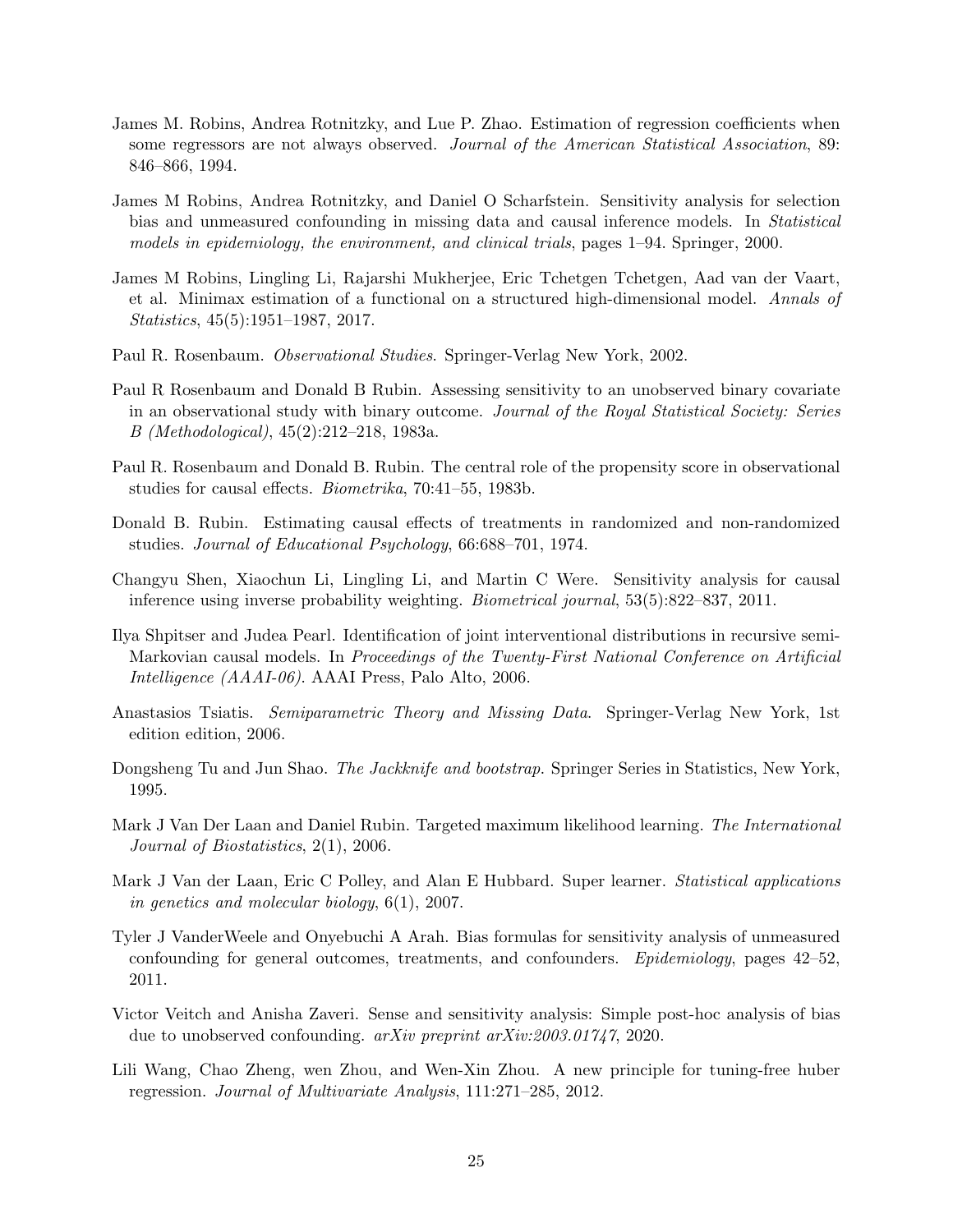- <span id="page-25-0"></span>Steve Yadlowsky, Hongseok Namkoong, Sanjay Basu, John Duchi, and Lu Tian. Bounds on the conditional and average treatment effect with unobserved confounding factors. arXiv preprint arXiv:1808.09521, 2018.
- <span id="page-25-2"></span>Bo Zhang and Eric J Tchetgen Tchetgen. A semiparametric approach to model-based sensitivity analysis in observational studies. arXiv preprint arXiv:1910.14130, 2019.
- <span id="page-25-1"></span>Qingyuan Zhao, Dylan S Small, and Bhaswar B Bhattacharya. Sensitivity analysis for inverse probability weighting estimators via the percentile bootstrap. Journal of the Royal Statistical Society: Series B (Statistical Methodology), 81(4):735–761, 2019.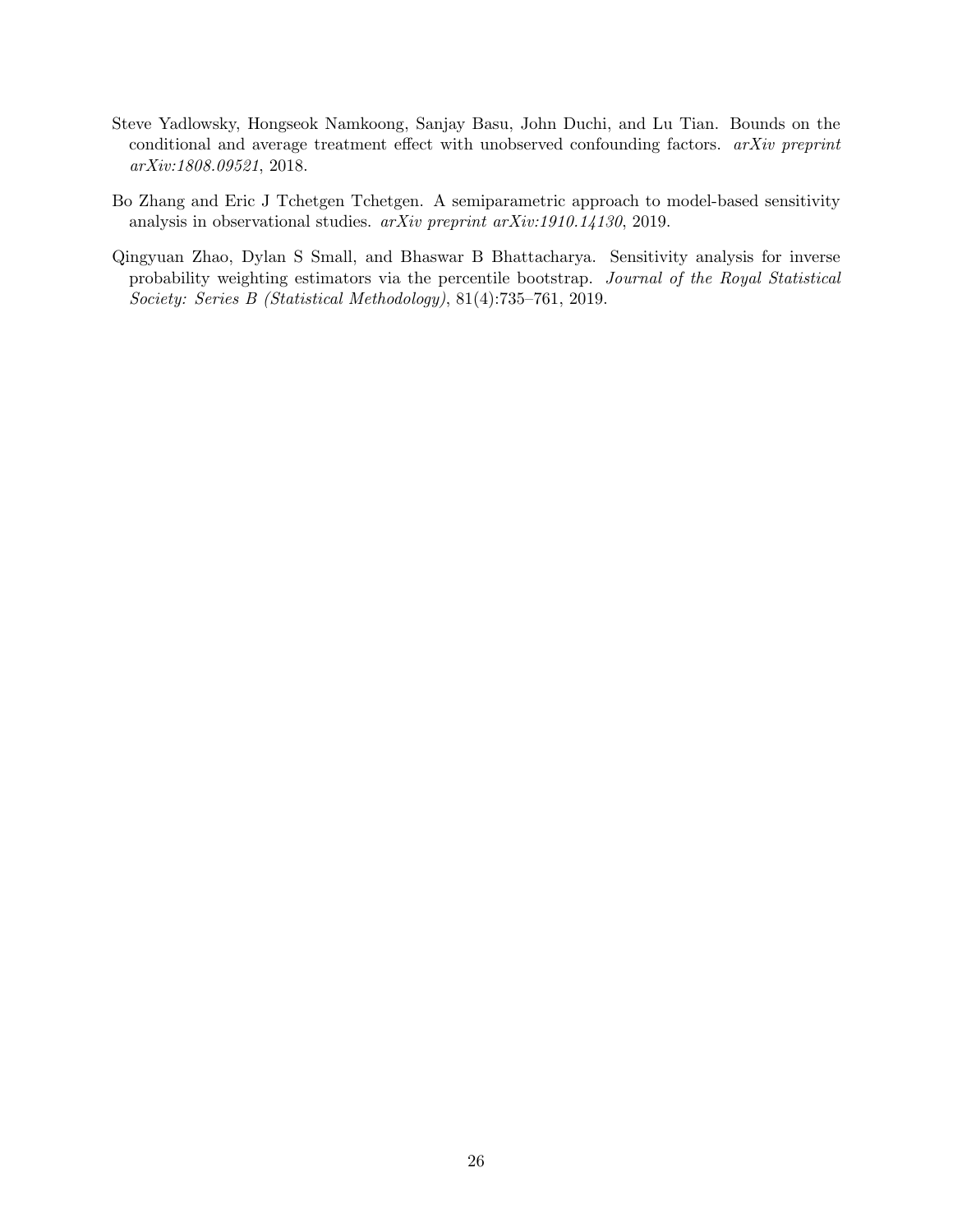# Appendix

# (A) Theorem 1. Non-Parametric Efficient Influence Function

A distribution  $\widetilde{P} \in \mathcal{M}$  is characterized by  $\widetilde{F}_t(y \mid x) = \widetilde{P}(Y \leq y \mid T = t, X = x)$ ,  $\widetilde{\pi}_t(x) = \widetilde{P}(T = x)$  $t | X = x$ , and  $\widetilde{F}(x) = \widetilde{P}(X \leq x)$ . Let  $\{\widetilde{P}_{\theta} : \widetilde{P}_{\theta} \in \mathcal{M}\}\)$ . Let  $s(O)$  be the score for  $\theta$  evaluated at  $\theta = 0$ . We consider parametric submodels of the following form:

$$
d\widetilde{F}_{\theta}(x) = dF(x)\{1 + \epsilon h(x)\}
$$

$$
d\widetilde{F}_{t,\theta}(y|x) = dF_t(y|x)\{1 + \eta_t k_t(y,x)\}
$$

$$
\widetilde{\pi}_{t,\theta}(x) = \frac{\{\pi_1(x) \exp\{\delta l(x)\}\}^t \pi_0(x)^{1-t}}{\pi_1(x) \exp\{\delta l(x)\} + \pi_0(x)}
$$

where  $\theta = (\epsilon, \eta_0, \eta_1, \delta), \mathbb{E}[h(X)] = 0, \mathbb{E}[k_t(Y, X) | T = t, X] = 0$  and  $l(X)$  is any function of X. The associated score functions are  $h(X)$ ,  $Tk_1(Y, X) + (1 - T)k_0(Y, X)$ , and  $\{T - \pi_1(X)\}l(X)$ .

The target parameter as a function of  $\widetilde{P}_{\theta}$ ,  $\psi_t(\widetilde{P}_{\theta})$ , is

$$
\psi_t(\widetilde{P}_{\theta}) = \int_x \int_y y d\widetilde{F}_{t,\theta}(y \mid x) \widetilde{\pi}_{t,\theta}(x) d\widetilde{F}_{\theta}(x) + \int_x \frac{\int_y y \exp(\gamma_t s_t(y)) d\widetilde{F}_{t,\theta}(y \mid x)}{\int_y \exp(\gamma_t s_t(y)) d\widetilde{F}_{t,\theta}(y \mid x)} \widetilde{\pi}_{1-t,\theta}(x) d\widetilde{F}_{\theta}(x).
$$

The derivative of  $\psi_t(\widetilde{P}_{\theta})$  with respect to  $\epsilon$  evaluated at  $\theta = 0$  is

$$
\int_x \left\{ \mu_t(Y;x)\pi_t(x) + \frac{\mu_t(Y \exp(\gamma_t s_t(Y));x)}{\mu_t(\exp(\gamma_t s_t(Y));x)} \pi_{1-t}(x) \right\} h(x) dF(x).
$$

The derivative of  $\psi_t(\widetilde{P}_{\theta})$  with respect to  $\eta_t$  evaluated at  $\theta = 0$  is

$$
\int_{x} \Bigg\{ \left[ \frac{\mu_t(Y \exp(\gamma_t s_t(Y)) k_t(Y, x); x)}{\mu_t(\exp(\gamma_t s_t(Y)); x)} - \frac{\mu_t(\exp(\gamma_t s_t(Y)) k_t(Y, x); x)}{\mu_t(\exp(\gamma_t s_t(Y)); x)} \right] \pi_{1-t}(x) + \mu_t(Y k_t(Y, x); x) \pi_t(x) \Bigg\} dF(x).
$$

The derivative of  $\psi_t(\tilde{P}_{\theta})$  with respect to  $\eta_{1-t}$  evaluated at  $\theta = 0$  is 0. The derivative of  $\psi_t(\widetilde{P}_{\theta})$  with respect to  $\delta$  evaluated at  $\theta = 0$  is

$$
\int_x (-1)^{t+1} \Big\{ \mu_t(Y; x) - \frac{\mu_t(Y \exp(\gamma_t s_t(Y)); x)}{\mu_t(\exp(\gamma_t s_t(Y)); x)} \Big\} \pi_1(x) \pi_0(x) \ l(x) \ dF(x).
$$

Any mean zero observed data random variable can be expressed as

$$
d(O) = a(X) + \sum_{t=0}^{1} I(T = t)b_t(Y, X) + (T - \pi_1(X))c(X),
$$

where  $E[a(X)] = 0$ ,  $E[b_t(Y, X)|T = t, X] = 0$  and  $c(X)$  is an unspecified function of X. The set of all  $d(O)$  is the non-parametric tangent space. To find the non-parametric efficient influence function,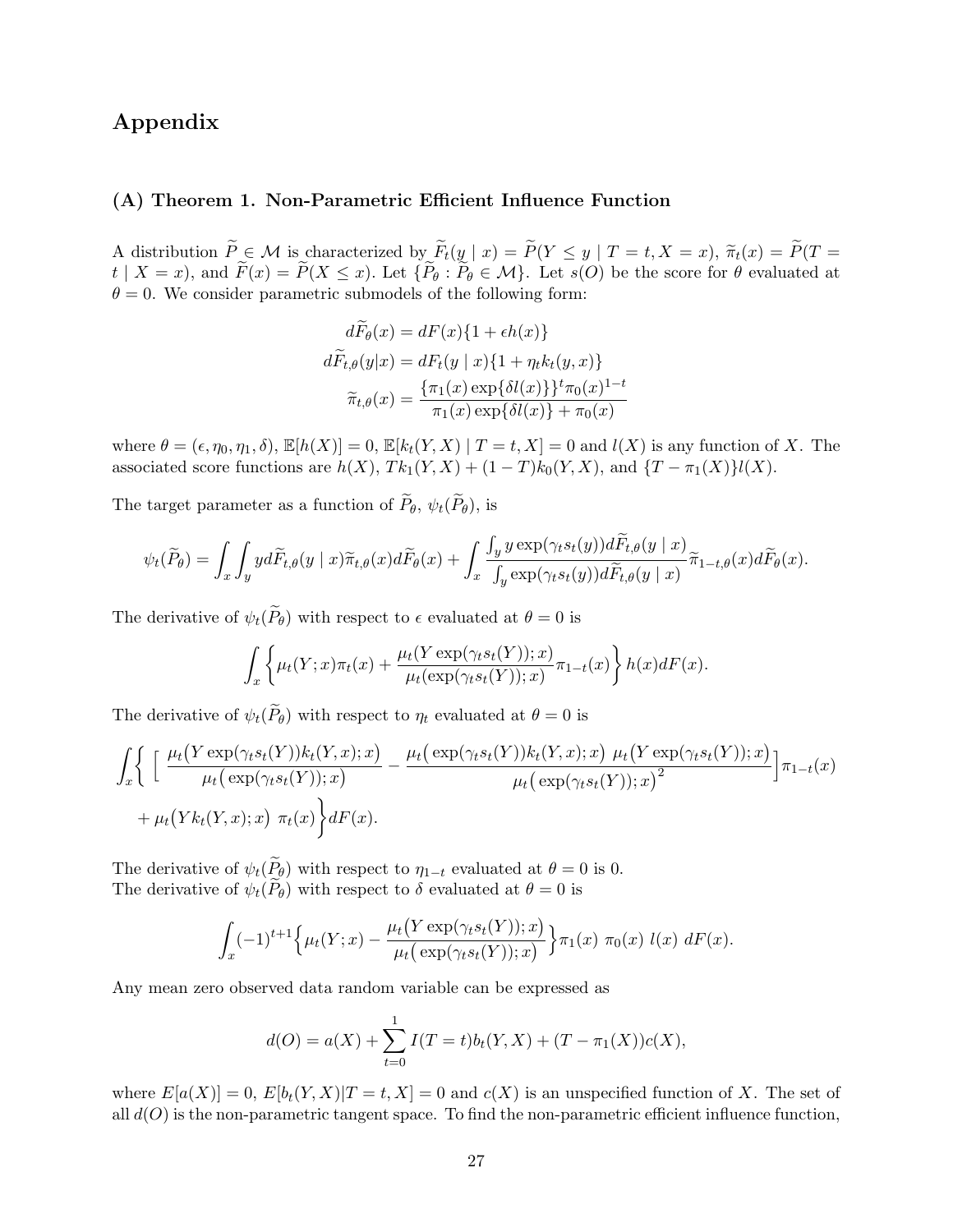we need to find choices of  $a(X)$ ,  $b_t(Y, X)$  and  $c(X)$  such that  $E[a(X)h(X)] = \partial \psi_t(P_\theta)/\partial \epsilon \Big|_{\theta=0}$ ,  $E[I(T = t)b_t(Y, X)k_t(Y, X)] = \partial \psi_t(\tilde{P}_{\theta})/\partial \eta_t |_{\theta=0}$  and  $E[(T - \pi_1(X))^2 c(X)l(X)] = \psi_t(\tilde{P}_{\theta})/\partial \delta |_{\theta=0}$ . It can be shown that

$$
a(X) = \mu_t(Y; X)\pi_t(X) + \frac{\mu_t(Y \exp(\gamma_t s_t(Y)); X)}{\mu_t(\exp(\gamma_t s_t(Y)); X)}\pi_{1-t}(X) - \psi_t(P)
$$
  
\n
$$
b_t(Y, X) = Y + \frac{Y \exp(\gamma_t s_t(Y))}{\mu_t(\exp(\gamma_t s_t(Y); X)}\frac{\pi_{1-t}(X)}{\pi_t(X)} - \exp(\gamma_t s_t(Y))\frac{\mu_t(Y \exp(\gamma_t s_t(Y); X)}{\mu_t(\exp(\gamma_t s_t(Y); X)^2}\frac{\pi_{1-t}(X)}{\pi_t(X)} - \mu_t(Y; X)
$$
  
\n
$$
b_{1-t}(Y, X) = 0
$$
  
\n
$$
c(X) = (-1)^{t+1} \left\{\mu_t(Y; X) - \frac{\mu_t(Y \exp(\gamma_t s_t(Y)); X)}{\mu_t(\exp(\gamma_t s_t(Y)); X)}\right\}.
$$

Hence, the non-parametric efficient influence function that corresponds to  $\psi_t$  is as follows:

$$
\phi_t(P) = \mathbb{I}(T=t) \bigg\{ Y + \frac{Y \exp(\gamma_t s_t(Y))}{\mu_t(\exp(\gamma_t s_t(Y); X)} \frac{\pi_{1-t}(X)}{\pi_t(X)} - \exp(\gamma_t s_t(Y)) \frac{\mu_t(Y \exp(\gamma_t s_t(Y); X)}{\mu_t(\exp(\gamma_t s_t(Y); X)^2} \frac{\pi_{1-t}(X)}{\pi_t(X)} \bigg) + \mathbb{I}(T=1-t) \frac{\mu_t(Y \exp(\gamma_t s_t(Y)); X)}{\mu_t(\exp(\gamma_t s_t(Y)); X)} - \psi_t(P).
$$

# (B) Lemma 1. Second-Order Remainder Term

 $\text{Rem}_t(\widetilde{P}, P)$  is defined as  $\psi_t(\widetilde{P}) - \psi_t(P) + \mathbb{E}[\phi_t(\widetilde{P})(O)]$ 

$$
\psi_t(P) = \mathbb{E}\Big[\mu_t(Y;X)\pi_t(X) + \frac{\mu_t\Big(Y\exp(\gamma_ts_t(Y));X\Big)}{\mu_t\Big(\exp(\gamma_ts_t(Y));X\Big)}\pi_{1-t}(X)\Big],
$$

and

$$
\mathbb{E}[\phi_t(\widetilde{P})(O)] = \mathbb{E}\left[\pi_t(X)\mu_t(Y;X) + \pi_t(X)\left\{\frac{\mu_t(Y\exp(\gamma_ts_t(Y)),X)}{\widetilde{\mu}_t(\exp(\gamma_ts_t(Y));X)} \times \frac{\widetilde{\pi}_{1-t}(X)}{\widetilde{\pi}_t(X)}\right.\right.\left. - \frac{\mu_t(\exp(\gamma_ts_t(Y));X)\ \widetilde{\mu}_t(Y\exp(\gamma_ts_t(Y);X)}{\widetilde{\mu}_t(\exp(\gamma_ts_t(Y);X)^2)} \times \frac{\widetilde{\pi}_{1-t}(X)}{\widetilde{\pi}_t(X)}\right\}\left. + \pi_{1-t}(X) \times \frac{\widetilde{\mu}_t(Y\exp(\gamma_ts_t(Y));X)}{\widetilde{\mu}_t(\exp(\gamma_ts_t(Y));X)}\right] - \psi_t(\widetilde{P}).
$$

Therefore,

$$
\operatorname{Rem}_t(\widetilde{P}, P)
$$
\n
$$
= \mathbb{E}\left[\pi_t(X)\left\{\frac{\mu_t(Y\exp(s_t(Y));X)}{\widetilde{\mu}_t(\exp(s_t(Y));X)}\times\frac{\widetilde{\pi}_{1-t}(X)}{\widetilde{\pi}_t(X)}-\frac{\mu_t(\exp(\gamma_ts_t(Y));X)\widetilde{\mu}_t(Y\exp(\gamma_ts_t(Y));X)}{\widetilde{\mu}_t(\exp(\gamma_ts_t(Y));X)^2}\times\frac{\widetilde{\pi}_{1-t}(X)}{\widetilde{\pi}_t(X)}\right\} + \frac{\pi_{1-t}(X)\times\frac{\widetilde{\mu}_t(Y\exp(\gamma_ts_t(Y));X)}{\widetilde{\mu}_t(\exp(\gamma_ts_t(Y));X)}-\pi_{1-t}(X)\times\frac{\mu_t(Y\exp(\gamma_ts_t(Y));X)}{\mu_t(\exp(\gamma_ts_t(Y));X)}\right]
$$
\n
$$
= \mathbb{E}\left[\pi_t(X)\frac{\widetilde{\pi}_{1-t}(X)}{\widetilde{\pi}_t(X)}\left\{\frac{\mu_t(Y\exp(s_t(Y));X)\widetilde{\mu}_t(\exp(s_t(Y));X)-\mu_t(\exp(\gamma_ts_t(Y));X)\widetilde{\mu}_t(Y\exp(\gamma_ts_t(Y));X)}{\widetilde{\mu}_t(\exp(\gamma_ts_t(Y));X)^2}\right\} - \frac{\widetilde{\pi}_t(X)\widetilde{\pi}_t(X)\widetilde{\pi}_t(Y)\widetilde{\pi}_t(Y)\widetilde{\pi}_t(Y)\widetilde{\pi}_t(Y)\widetilde{\pi}_t(Y)\widetilde{\pi}_t(Y)\widetilde{\pi}_t(Y)\widetilde{\pi}_t(Y)\widetilde{\pi}_t(Y)\widetilde{\pi}_t(Y)\widetilde{\pi}_t(Y)\widetilde{\pi}_t(Y)\widetilde{\pi}_t(Y)\widetilde{\pi}_t(Y)\widetilde{\pi}_t(Y)\widetilde{\pi}_t(Y)\widetilde{\pi}_t(Y)\widetilde{\pi}_t(Y)\widetilde{\pi}_t(Y)\widetilde{\pi}_t(Y)\widetilde{\pi}_t(Y)\widetilde{\pi}_t(Y)\widetilde{\pi}_t(Y)\widetilde{\pi}_t(Y)\widetilde{\pi}_t(Y)\widetilde{\pi}_t(Y)\widetilde{\pi}_t(Y)\widetilde{\pi}_t(Y)\widetilde{\pi}_t(Y)\widetilde{\pi}_t(Y)\widetilde{\pi}_t(Y)\widetilde{\pi}_t(Y)\widetilde{\pi}_t(Y)\widetilde{\pi}_t(Y)\widetilde{\pi}_t(Y)\widetilde{\pi}_t(Y)\widetilde{\pi}_t(Y)\widetilde{\
$$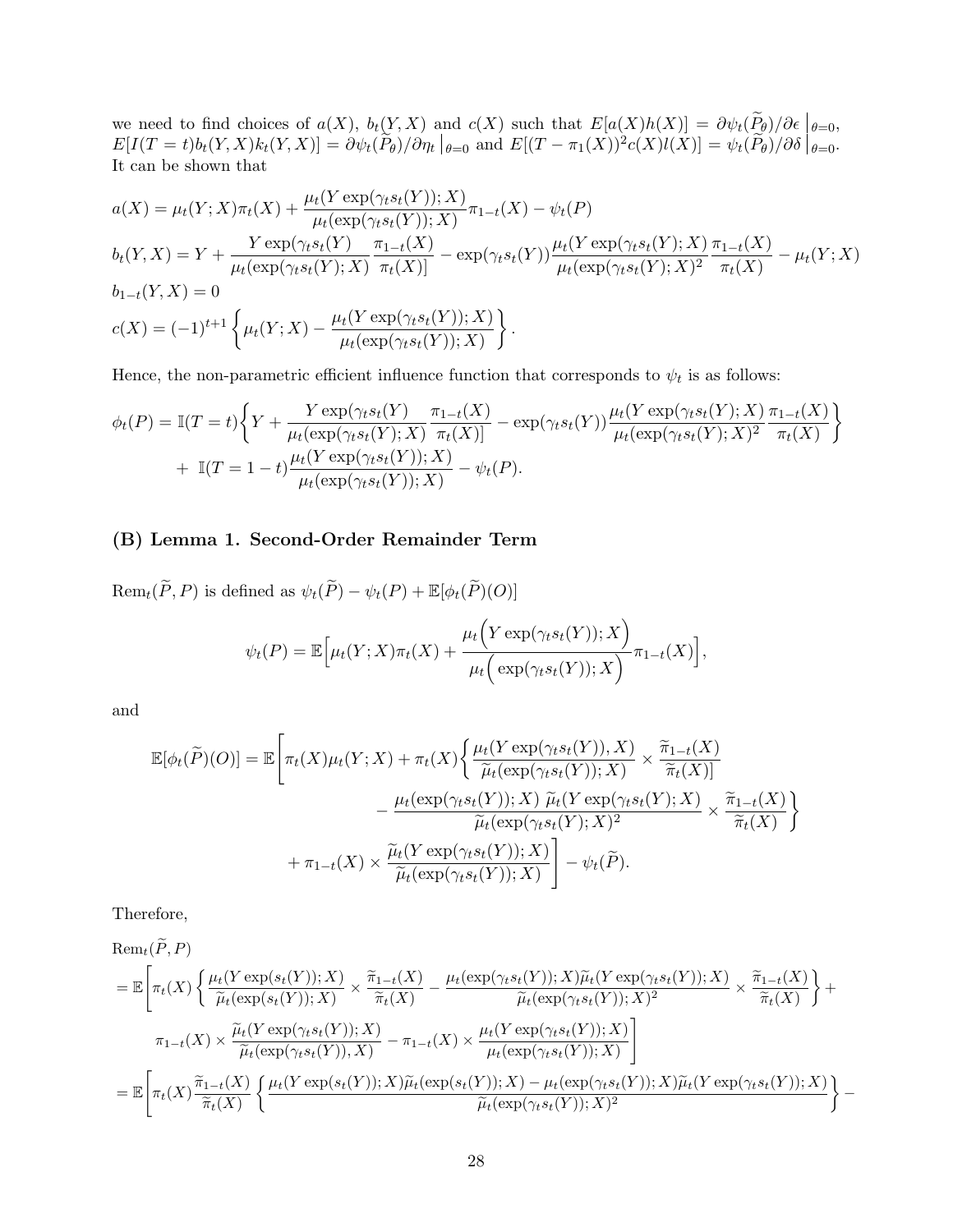$$
\pi_{1-t}(X)\left\{\frac{-\widetilde{\mu}_{t}(Y\exp(\gamma_{t}s_{t}(Y));X)\mu_{t}(\exp(\gamma_{t}s_{t}(Y));X)+\mu_{t}(Y\exp(\gamma_{t}s_{t}(Y));X)\widetilde{\mu}_{t}(\exp(\gamma_{t}s_{t}(Y));X)}{\widetilde{\mu}_{t}(\exp(\gamma_{t}s_{t}(Y));X)\mu_{t}(\exp(\gamma_{t}s_{t}(Y));X)}\right\}
$$
\n
$$
=\mathbb{E}\left[\frac{\pi_{t}(X)\widetilde{\pi}_{1-t}(X)}{\widetilde{\mu}_{t}(\exp(\gamma_{t}s_{t}(Y));X)}\left\{\frac{\mu_{t}(Y\exp(s_{t}(Y));X)\widetilde{\mu}_{t}(\exp(s_{t}(Y));X)-\mu_{t}(\exp(\gamma_{t}s_{t}(Y));X)\widetilde{\mu}_{t}(Y\exp(\gamma_{t}s_{t}(Y));X)}{\widetilde{\pi}_{t}(X)\widetilde{\mu}_{t}(\exp(\gamma_{t}s_{t}(Y));X)}\right\}-\frac{\widetilde{\pi}_{t}(X)\pi_{1-t}(X)}{\mu_{t}(\exp(\gamma_{t}s_{t}(Y));X)}\left\{\frac{-\widetilde{\mu}_{t}(Y\exp(\gamma_{t}s_{t}(Y));X)\mu_{t}(\exp(\gamma_{t}s_{t}(Y));X)+\mu_{t}(Y\exp(\gamma_{t}s_{t}(Y));X)\widetilde{\mu}_{t}(\exp(\gamma_{t}s_{t}(Y));X)}{\widetilde{\pi}_{t}(X)\widetilde{\mu}_{t}(\exp(\gamma_{t}s_{t}(Y));X)}\right\}
$$
\n
$$
=\mathbb{E}\left[\left\{\frac{\mu_{t}(Y\exp(s_{t}(Y));X)\widetilde{\mu}_{t}(\exp(s_{t}(Y));X)-\mu_{t}(\exp(\gamma_{t}s_{t}(Y));X)\widetilde{\mu}_{t}(Y\exp(\gamma_{t}s_{t}(Y));X)}{\widetilde{\pi}_{t}(X)\widetilde{\mu}_{t}(\exp(\gamma_{t}s_{t}(Y));X)}\right\}\times\left\{\frac{\pi_{t}(X)\widetilde{\pi}_{1-t}(X)}{\widetilde{\mu}_{t}(\exp(\gamma_{t}s_{t}(Y));X)}-\frac{\widetilde{\pi}_{t}(X)\pi_{1-t}(X)}{\mu_{t}(\exp(\gamma_{t}s_{t}(Y));X)}\right\}\right]
$$

### (C) Single Index Model

Without loss of generality, we assume that we are within the  $T = t$  stratum and drop the dependence of the notation on t. Let  $p$  be the dimension of X. The single index model for the conditional distribution of Y given  $X = x$  posits that

$$
P[Y \le y \mid X = x] = F(y, x'\beta; \beta),
$$

where  $F(y, u; \beta)$  is a cumulative distribution function in y for each u and  $\beta = (\beta_1, \ldots, \beta_p)$  is a p-dimensional vector of unknown parameters. For purposes of identifiability,  $\beta_1$  is set to 1.

Let

$$
\widehat{F}(y, u; \beta, h) = \frac{\sum_{i=1}^{n} I(Y_i \le y) K_h(X_i' \beta - u)}{\sum_{i=1}^{n} K_h(X_i' \beta - u)}
$$

where  $K_h(v) = K(v/h)/h$ , K is a q<sup>\*</sup>-th order kernel and h is a positive bandwidth. Let

$$
\widehat{F}^{(-i)}(y, X_i'\beta; \beta, h) = \frac{\sum_{j \neq i} I(Y_j \leq y) K_h(X_j'\beta - X_i'\beta)}{\sum_{j \neq i}^n K_h(X_j'\beta - X_i'\beta)}
$$

and

$$
CV(\beta, h) = \frac{1}{n} \sum_{i=1}^{n} \int \{ I(Y_i \le y) - \widehat{F}^{(-i)}(y, X_i'\beta; \beta, h) \}^2 d\widehat{F}(y),
$$

where  $\widehat{F}(\cdot)$  is the empirical distribution of Y.

When  $F(y, u; \beta)$  and the density function  $f_{X\beta}(u)$  of  $X'\beta$  have Lipschitz  $(q + 1)$ th-order derivatives, standard nonparametric smoothing results can be used to show that

$$
\sup_{y,u,\beta} |\widehat{F}(y,u;\beta,h_n) - F(y,u;\beta)| = O_p(h_n^{q^*} + {\log n}/{(nh_n)}^{1/2})
$$

Assume  $h_n \in [h_l n^{-\delta}, h_u n^{-\delta}]$  for some positive constants  $h_l$  and  $h_u$  and  $\delta \in (1/(4q^*), 1/5)$ . Let  $I_n = \bigcup_{\delta \in (1/(4q^*),1/5)} [h_l n^{-\delta}, h_u n^{-\delta}], \tilde{h}_{\beta} = \operatorname{argmin}_{h \in I_n} CV(\beta, h), \text{ and } \hat{\beta}_h = \operatorname{argmin}_{\beta} CV(\beta, h).$  [Chiang](#page-21-6) [and Huang \[2012\]](#page-21-6) showed the following: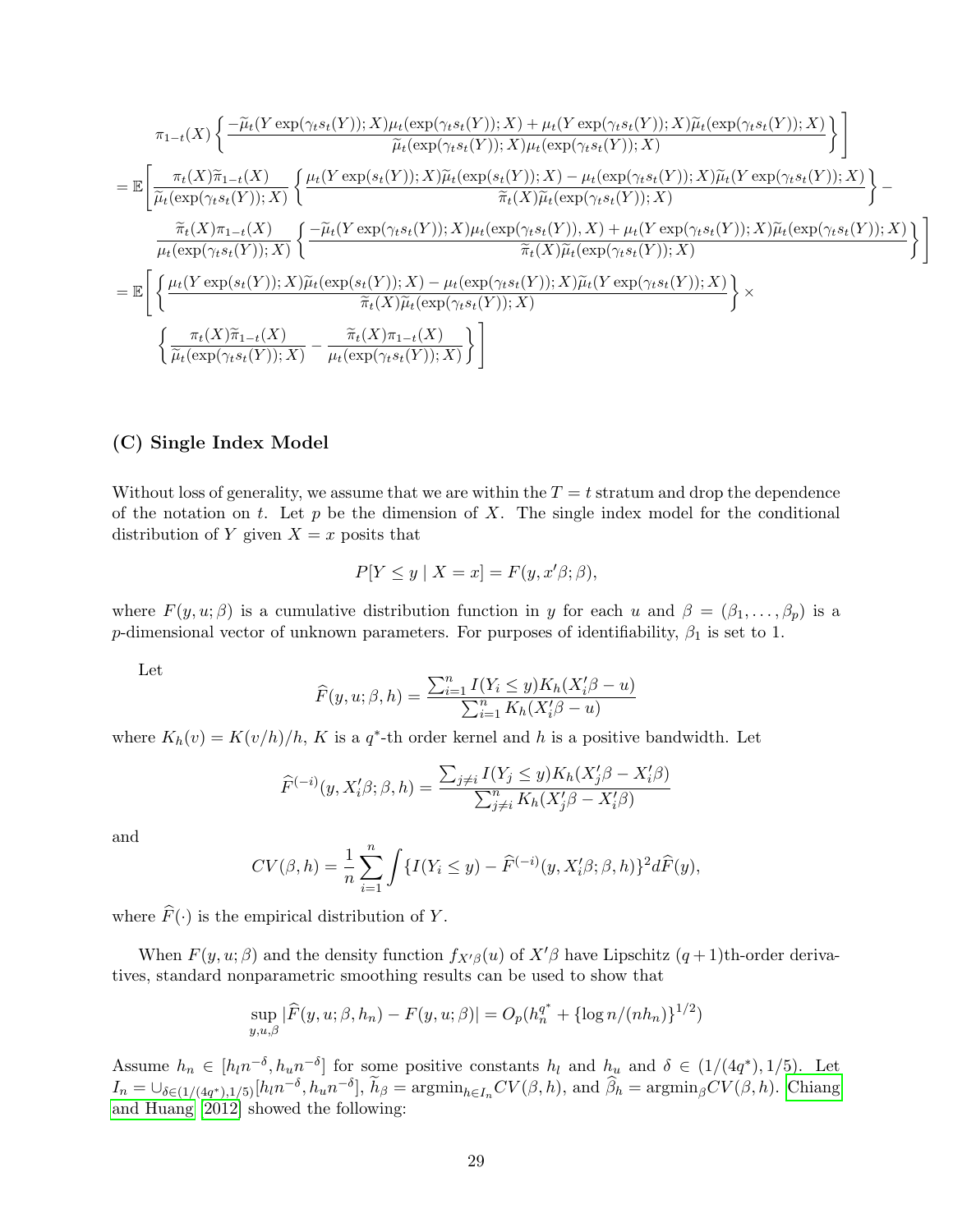1.  $\widetilde{h}_{\beta} = O_P(n^{-1/(2q^*+1)})$  uniformly in  $\beta$ . 2.  $\sqrt{n}(\widehat{\beta}_{h_n} - \beta) \stackrel{D}{\rightarrow} N(0, V^{-1}\Sigma V^{-1}).$ 

Now let 
$$
(\widehat{\beta}, \widetilde{h})
$$
 be  $\operatorname{argmin}_{\beta \in \mathbb{R}^{p-1}, h \in I_n} CV(\beta, h)$ . To ensure  $\widetilde{h} \in I_n$  with probability one, it is required that  $1/(4q^*) < 1/(2q^* + 1) < 1/5$ . Thus, we choose  $q^* = 4$ . This implies that  $\widetilde{h} = O_P(n^{-1/(2q^*+1)})$  and satisfies the assumption on  $h_n$ . Since  $\widehat{\beta} = \widehat{\beta}_{\widetilde{h}}$ , we can conclude that  $\sqrt{n}(\widehat{\beta} - \beta) \stackrel{D}{\rightarrow} N(0, V^{-1} \Sigma V^{-1})$ . That is, the estimator  $\widehat{\beta}$  is  $n^{1/2}$ -consistent under this semiparametric modeling framework.

To estimate  $\mu_t(\exp(\gamma_t s_t(Y)); X) \mu_t(Y \exp(\gamma_t s_t(Y)); X)$  under this single-index model setting, we consider a general transformation on  $Y: G_{\tau}(x) = E[\tau(Y)|X=x]$ , which we estimate by

$$
\widehat{G}_{\tau}(x; h_n) = \int \tau(y) d\widehat{F}(y, x'\widehat{\beta}, \widehat{\beta}, h_n).
$$

Let

$$
\widehat{G}_{\tau}(u,\beta,h) = \int \tau(y)d\widehat{F}(y,u,\beta,h) = \frac{\sum_{i=1}^n \tau(Y_i)K_h(X_i'\beta - u)}{\sum_{i=1}^n K_h(X_i'\beta - u)},
$$

where now  $K$  is a  $q$ -th order kernel function. Standard nonparametric smoothing theory guarantees

$$
\sup_{u,\beta} |\widehat{G}_{\tau}(u,\beta,h_n) - G_{\tau}(u;\beta)| = O_P(h_n^q + {\log n/(nh_n)}^{1/2}),
$$

where  $G_{\tau}(u;\beta) = E[\tau(Y)|X'\beta = u]$ . Since  $\widehat{\beta}$  is  $n^{1/2}$ -consistent to  $\beta$ , we can show that

$$
\sup_{x} |\widehat{G}_{\tau}(x; h_{n}) - G_{\tau}(x)| \leq \sup_{x} |\widehat{G}_{\tau}(x'\widehat{\beta}; \widehat{\beta}, h_{n}) - \widehat{G}_{\tau}(x'\beta; \beta, h_{n})| + \sup_{x} |\widehat{G}_{\tau}(x'\beta; \beta, h_{n}) - G_{\tau}(x'\beta; \beta)|
$$
  
\n
$$
= \sup_{x} |\frac{\partial}{\partial \beta} \widehat{G}_{\tau}(x'\beta; \beta, h_{n})|_{\beta = \widehat{\beta}^{*}} (\widehat{\beta} - \beta)| + \sup_{x} |\widehat{G}_{\tau}(x'\beta; \beta, h_{n}) - G_{\tau}(x'\beta; \beta)|
$$
  
\n
$$
\leq \sup_{x} |\frac{\partial}{\partial \beta} \widehat{G}_{\tau}(x'\beta; \beta, h_{n})|_{\beta = \widehat{\beta}^{*}} |\frac{\widehat{\beta} - \beta}{\widehat{\beta} - \beta}| + \sup_{x} |\widehat{G}_{\tau}(x'\beta; \beta, h_{n}) - G_{\tau}(x'\beta; \beta)|
$$
  
\n
$$
O_{P}(1)
$$
  
\n
$$
\xrightarrow{O_{P}(h_{n}^{q} + {\log n}/{(nh_{n})}^{1/2})}
$$
\n(18)

where  $\widehat{\beta}^*$  lies on the line segment between  $\widehat{\beta}$  and  $\beta$ . In the first term of [\(18\)](#page-29-0),

<span id="page-29-0"></span>
$$
\sup_{x} |\frac{\partial}{\partial \beta} \widehat{G}_{\tau}(x' \beta; \beta, h_n)|_{\beta = \widehat{\beta}^*}|
$$
\n
$$
\leq \sup_{x, \beta} |\frac{\partial}{\partial \beta} \widehat{G}_{\tau}(x' \beta; \beta, h_n) - G_{\tau}^{[1]}(x; \beta)| + \sup_{x, \beta} |G_{\tau}^{[1]}(x; \beta)| = O_P(1)
$$
\n
$$
\underbrace{O_P(h_n^q + \{\log n/(nh_n^2)\})^{1/2})}_{\text{op}(1)}
$$
\n
$$
(19)
$$

for some deterministic function  $G_{\tau}^{[1]}(x;\beta)$  that we assume to be continuously differentiable with respect its arguments and to have compact support. Thus,  $\sup_{x,\beta} |G_{\tau}^{[1]}(x;\beta)|$  will be less than or equal to a constant, say  $M$ , that is finite. In addition, [Chiang and Huang \[2012\]](#page-21-6) showed that

$$
\sup_{x,\beta} |\frac{\partial}{\partial \beta} \hat{G}_{\tau}(x'\beta; \beta, h_n) - G_{\tau}^{[1]}(x; \beta)| = O_P(h_n^q + {\log n}/{(nh_n^2)}^{1/2}).
$$